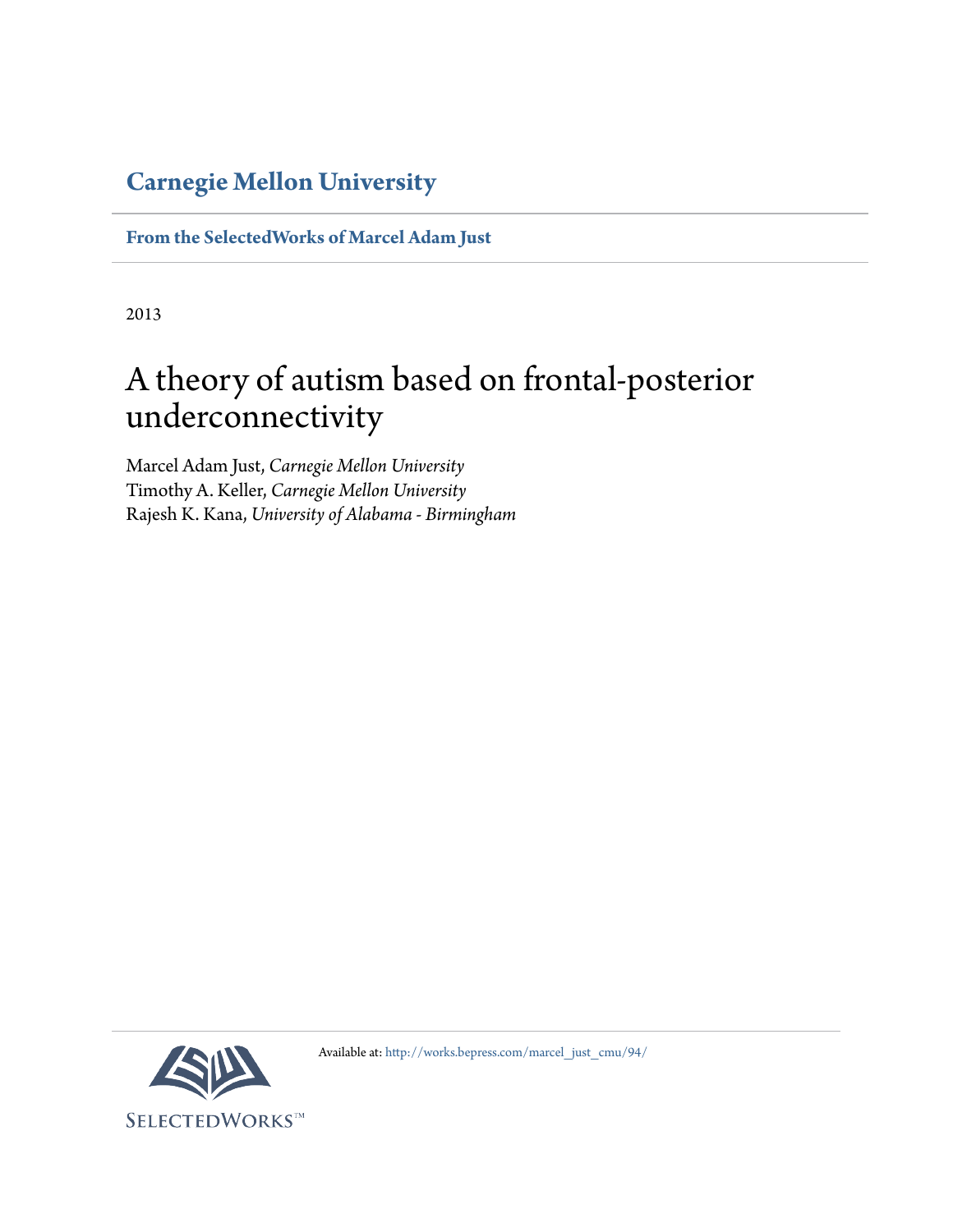# *3*

# A Theory of Autism Based on Frontal-Posterior Underconnectivity

# MARCEL ADAM JUST $1$ TIMOTHY A. KELLER

*Center for Cognitive Brain Imaging, Department of Psychology, Carnegie Mellon University, Pittsburgh, PA* 

# RAJESH K. KANA

*UAB Department of Psychology, Birmingham, AL* 

 lthough autism was first formally described many decades ago by Kanner (1943) and Asperger (1944), research on the disorder in the U.S. remained scarce until the 1990s. At that time, researchers developed new neuroscientific methods that could be applied to investigations of the psychological and biological underpinnings of autism, including genomics, eyemovement tracking, and electrophysiology. As a result, researchers and practitioners are gaining greater understanding of the disorder. The complexity and enigma of autism still remain, particularly its alterations of a wide and seemingly unrelated group of behavioral symptoms that have no obvious correspondence to a single biological function. In addition, the disorder occasionally includes perceptual advantages. To address the three elements of the enigma, we suggest that the diversity of symptoms can be understood as a consequence of a widespread neural systems disorder; the link to a biological substrate is illuminated by brain imaging; and a perturbation of the cortical system can have both negative and positive impacts on functioning.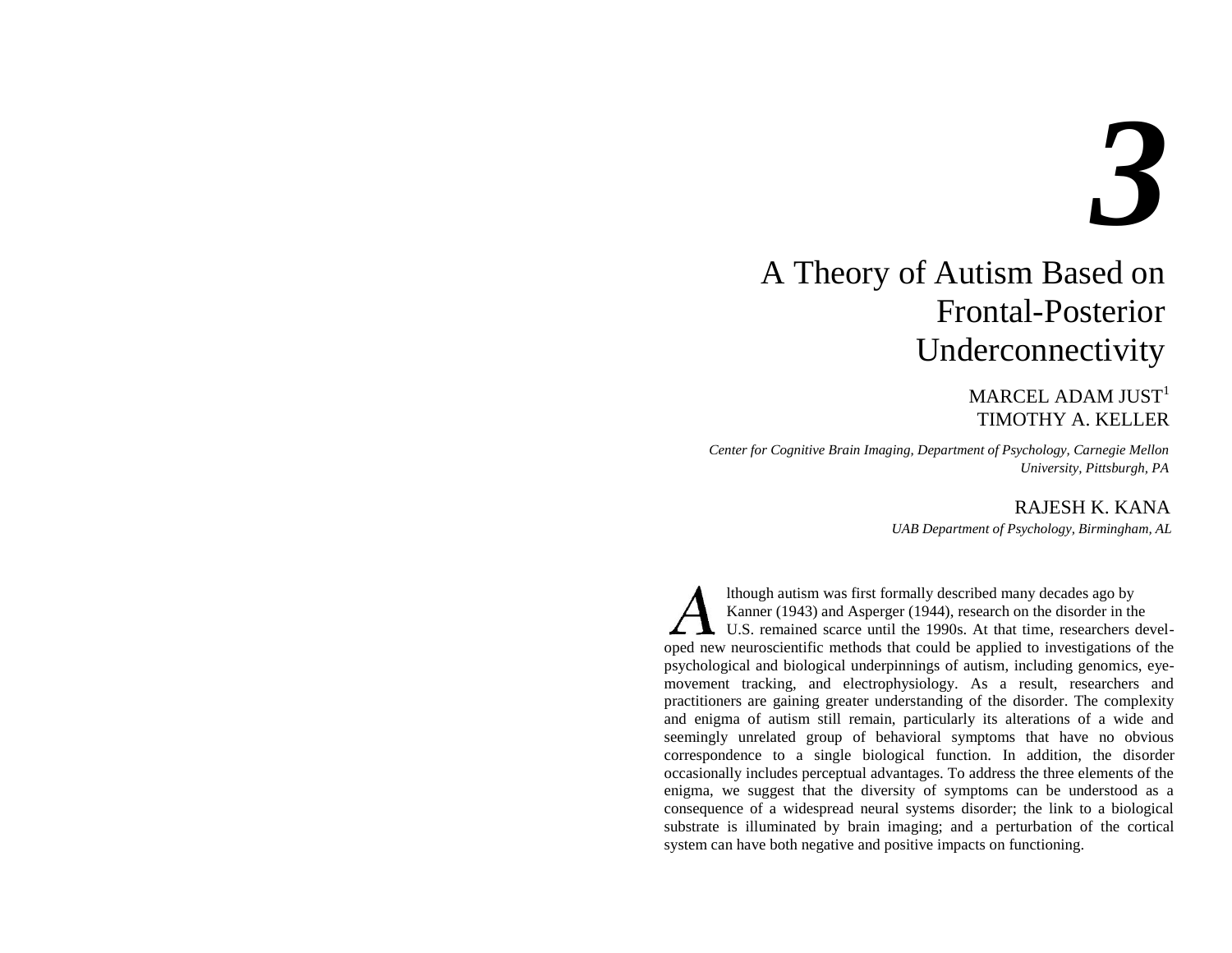#### M. A. JUST ET AL.

Our focus here is on a theory of autism based on neuroimaging findings regarding cortical underconnectivity. The theory of underconnectivity proposes that the behavioral symptoms of autism result from abnormalities in the coordination of function among collaborating brain regions. This theoretical view first emerged from functional magnetic resonance imaging (fMRI) measurements of cortical activation demonstrating that the degree of synchronization *(or functional connectivity)* between frontal and posterior brain regions was lower in autism. The observation was first made in a language comprehension task (Just, Cherkassky, Keller, & Minshew, 2004), and many studies have replicated these findings in tasks that require synchronization between frontal and posterior regions of the brain (Damarla et al., 2010; Just et al., 2004; Just, Cherkassky, Keller, Kana, & Minshew, 2007; Kana, Keller, Cherkassky, Minshew, & Just, 2006, 2009; Kana, Keller, Minshew, & Just, 2007; Koshino et al., 2005, 2008; Mason, Williams, Kana, Minshew, & Just, 2008; Mizuno et al., 2011; see Schipul, Keller, & Just, 2011 for a recent review). We propose that the lower synchronization arises due to a reduction of the maximal rate of data transfer (or *bandwidth)* (Shannon, 1949) between frontal and posterior cortical areas in autism. Decreased bandwidth impacts performance of the brain system when the inter-regional communication needs are high.

To describe the implications of the theory of underconnectivity, this chapter is organized into several sections: a summary of previous findings, a description of underconnectivity theory and of its implementation as a computational model, and a discussion of its relation to other theories.

#### WHITE MATTER ABNORMALITIES IN AUTISM

White matter is the unsung hero of the human brain. It constitutes about 45% of the brain. Like any element of infrastructure, it allows the main work of the brain to proceed without explicitly attending to the white matter communication pathways that link various gray matter areas to each other. The main work of the brain is the thinking that gets us all through our lives. That thinking requires the collaborative activity of many gray matter brain areas whose intercommunication vitally depends on the white matter pathways. Every act of thinking requires the collaborative activity of about 20 gray matter computational centers. Human thought is a network activity. For example, reading a sentence requires at least the collaborative work of Wernicke's area in the left temporal lobe, Broca's area in the left frontal, left angular gyrus in the parietal lobe, primary and secondary visual areas in the occipital lobe, as well as the right hemisphere homologs of some of these areas.

Alterations in white matter can impair thought processes. White matter properties are key determinants of the conduction velocity and hence the bandwidth of the communication channels in the brain (Waxman, 1980), thereby impacting cortical connectivity. One such property is the degree of myelination of axons, or the formation of insulating white matter around axons.

The myelin sheath can increase the transmission speed and bandwidth of an axon by a factor of 10 or more (Hartline & Colman, 2007), so myelination and its distribution have a clear relation to cortical communication capacities, including synchronization.

In addition, several studies have reported white matter volumetric abnormalities in autism, with increased volume in some areas and decreased volume in other areas. The increased brain size observed in children with autism is largely due to volume differences in white matter, particularly in the frontal lobes (Carper, Moses, Tigue, & Courchesne, 2002, Herbert et al., 2004). One study reported overall greater white matter volume in 7- to 11-year-old children with autism (Herbert et al., 2003), and the authors found in a later study that this deviation was greatest in the radiate white matter in the frontal lobe (Herbert et al., 2004). Later in life, adolescents and adults with autism actually exhibit reduced white matter volume (Courchesne et al., 2001, Courchesne, Redcay, & Kennedy, 2004; Waiter et al., 2005), although typically developing individuals show a linear increase in white matter volume between the ages of four and 22 years (Giedd et al., 1999).

The most prominent white matter tract in the cortex, the corpus callosum, also shows abnormalities in autism. The corpus callosum enables communication among functional systems in the two hemispheres. It is usually slightly *smaller* in individuals with autism (Chung, Dalton, Alexander, & Davidson, 2004; Hardan, Minshew, & Keshavan, 2000; Manes et al., 1999; Piven, Bailey, Ranson, & Arndt, 1997; Vidal et al., 2006). As noted above, total brain size is abnormal in autism, and *larger* brain volume is correlated with *smaller* corpus callosum size (Jancke, Preis, & Steinmetz, 1999; Jancke, Staiger, Schlaug, Huang, & Steinmetz, 1997), suggesting multiple loci of disruption in connectivity (Ringo, 1991). The abnormalities in white matter in autism, including myelination and corpus callosum size, form a plausible neural basis for disrupted systems-level connectivity in autism.

# BIOLOGICAL MECHANISMS AFFECTING **CONNECTIVITY**

Irregularities in a number of early neurodevelopmental processes could individually or in combination result in abnormalities in the brain's development of white matter connectivity (Bailey et al., 1998; Geschwind & Levitt, 2007). For instance, specialized glial cells, oligodendrocytes, are responsible for the production of myelin, which enhances neural transmission. Other glial cells manage waste and clean up neurotransmitters, which helps to organize the structure of the neuronal network. Postmortem samples of gray and white matter taken from individuals with autism show evidence of astroglial and microglial activation and neuroinflammation (Vargas, Nascimbene, Krishnan, Zimmerman, & Pardo, 2005).

Neuronal migration abnormalities in autism can lead to fractionated and incompletely or aberrantly formed minicolumn vertical circuitry. Abnormal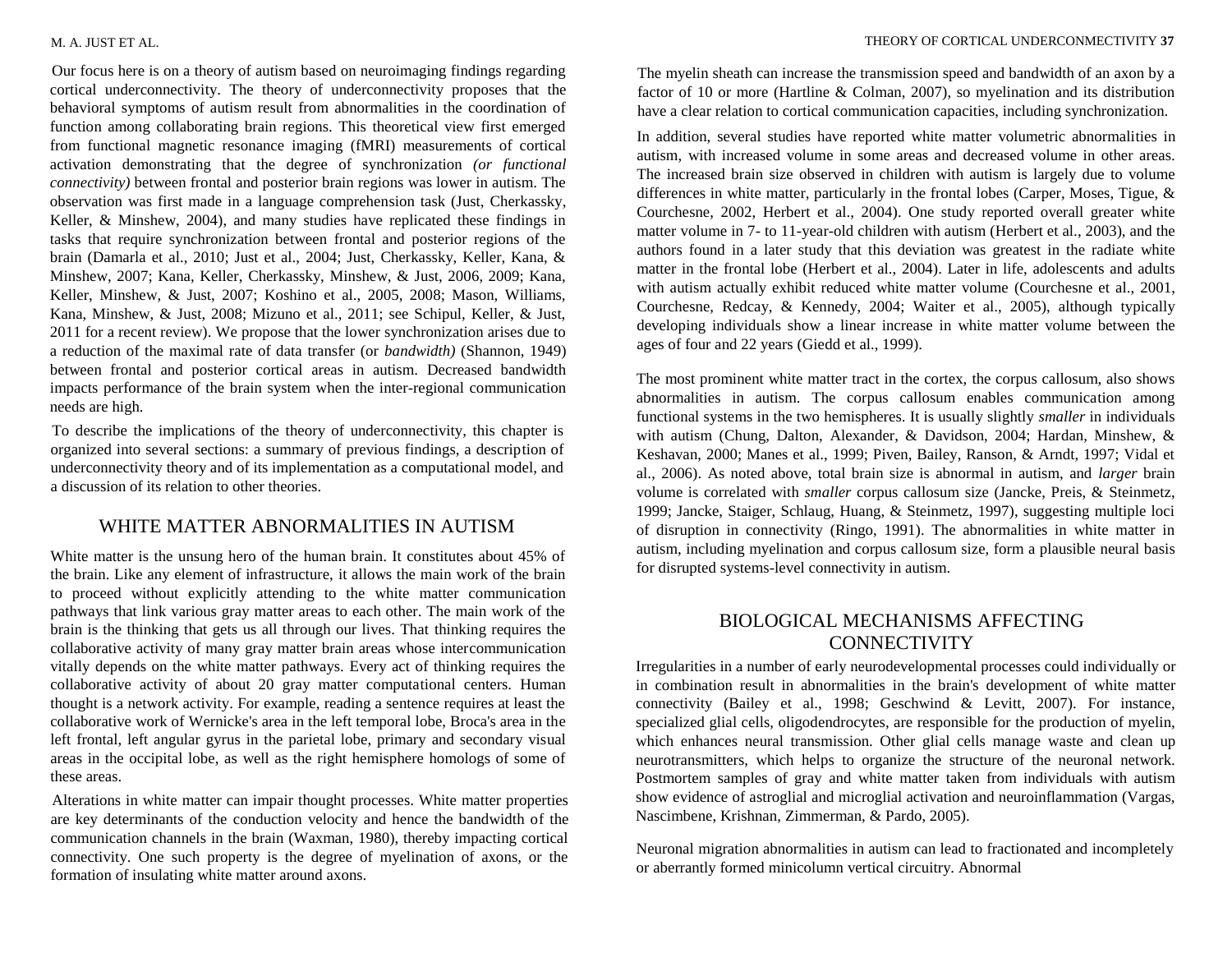minicolumn organization can result in an imbalance between excitation and inhibition within and between minicolumns (Courchesne, Redcay, Morgan, & Kennedy, 2005), or an abundance of short connective fibers relative to long ones, which may lead to a deficiency in inter-regional connectivity. More numerous and abnormally narrow minicolumns in frontal and temporal cortex have been reported in autism (Casanova et al., 2006). A recent postmortem study by Courchesne and colleagues (2011) found significantly increased numbers of neurons in the prefrontal cortex of individuals with autism relative to typically developing individuals.

Yet another possibility is that anomalies in neurochemistry could affect brain development and connectivity. Reductions in N-acetylaspartate (NAA), an amino acid that supports axon myelination (Baslow, 2003), have been demonstrated in several brain regions in autism, including cingulate gyrus, temporal gray matter, frontal and parietal white matter, hippocampal-amygdaloid complex, and cerebellum (Friedman et al., 2003; Hisaoka, Harada, Nishitani, & Mori, 2001; Levitt et al., 2003; Otsuka, Harada, Mori, Hisaoka, & Nishitani, 1999). Another amino acid, glutamate, affects neuronal migration, differentiation, axon genesis, and plasticity (Coyle, Leski, & Morrison, 2002), and several authors have proposed that autism is related to glutamatergic dysfunction (Carlsson, 1998; Polleux & Lauder, 2004; Rubenstein & Merzenich, 2003). Irregularities in these two amino acids, and potentially others, could be a factor in the abnormal development of connections and functioning in people with autism.

In summary, the disruption of cortical connectivity described in the theory of underconnectivity could plausibly stem from one or more of the biological mechanisms described above.

# BRAIN-IMAGING EVIDENCE OF DISRUPTED CONNECTIVITY IN AUTISM

The lower-level biological mechanisms cited above could underpin cortical connectivity disruption. Four recent brain-imaging findings converge to more directly implicate aberrant cortical connectivity in autism.

First, the synchronization of brain activation between frontal and posterior regions of the cortex is lower in autism than in control groups across a number of different domains of thought. Poor synchronization of activation has been demonstrated in tasks such as language comprehension (Just et al., 2004; Kana et al., 2006; Mason et al., 2008; Mizuno et al., 2011), executive function (Just et al., 2007), social processing (Kana et al., 2009; Koshino et al., 2008; Schipul, Williams, Keller, Minshew, & Just, 2012), working memory (Koshino et al., 2005, 2008), high-level inhibition (Kana et al., 2007; Solomon et al., 2009), and visuospatial processing (Damarla et al., 2010). The lower synchronization, or functional connectivity, in autism measured during task performance reflects the lower degree of coordination between the two regions.

In addition to task-related functional connectivity, a number of studies have investigated task-free (or "intrinsic") functional connectivity in autism. By partialling out task-driven effects, such studies have shown evidence of both reduced (Jones et al., 2010; Villalobos, Mizuno, Dahl, Kemmotsu, & Muller, 2005) and increased (Mizuno, Villalobos, Davies, Dahl, & Muller, 2006; Noonan, Haist, & Muller, 2009; Turner, Frost, Linsenbardt, Mcllroy, & Muller, 2006; Shih et al., 2010) task-free functional connectivity in autism relative to controls. Although the significance of these results remains unclear, both increases and decreases in task-free functional connectivity could plausibly reduce the available bandwidth of communication for task-relevant processing (see Schipul et al., 2011, for a discussion).

Similarly, underconnectivity is evident during a resting state in which the "task" consists of relaxed, internally generated thought. The functional connectivity between frontal and posterior areas of the default network (regions more active during rest than they are during an externally imposed task) is lower in autism than in controls (Cherkassky, Kana, Keller, & Just, 2006). This reduction in functional connectivity persists even when high-frequency fluctuations in activation are filtered out (in an effort to limit measurement to spontaneous physiological changes rather than cognitively driven modulations of activation) (Assaf et al., 2010; Kennedy & Courchesne, 2008; Monk et al., 2009; Weng et al., 2010). This finding has been replicated with EEG methods, measuring activity across cortical areas within the alpha range (8-10 Hz) (Coben, Clarke, Hudspeth, & Barry, 2008; Murias, Webb, Greenson, & Dawson, 2007). Coben et al. (2008) interpreted their EEG results as indicating "... dysfunctional integration of frontal and posterior brain regions in autistics along with a pattern of neural underconnectivity."

In sum, fMRI studies of task-relevant and task-free functional connectivity find reduced frontal-posterior synchronization of activation across many different types of thinking, but particularly in more complex tasks that involve frontal participation.

A second brain-imaging finding supporting the theory of underconnectivity is that, as described above, there are white matter volumetric abnormalities in autism that lead to cortico-cortical connection abnormalities (e.g., Carper et al., 2002; Courchesne et al., 2001; Herbert et al., 2004). These studies indicate that, for individuals with autism, there is a tendency towards excess white matter volume in some regions (such as the frontal radiate white matter) and diminished volume in other regions (such as the corpus callosum).

The third finding deals specifically with the size of the corpus callosum and how it relates to frontal-posterior connectivity. Among individuals with autism, the reduced size of their corpus callosum is correlated with the degree of impairment in functional connectivity during thinking tasks and in resting state (Cherkassky et al., 2006; Just et al., 2007; Kana et al., 2006, 2009; Schipul et al., 2011). More specifically, across a diverse set of studies, the extent of functional connectivity between frontal and posterior regions is correlated with the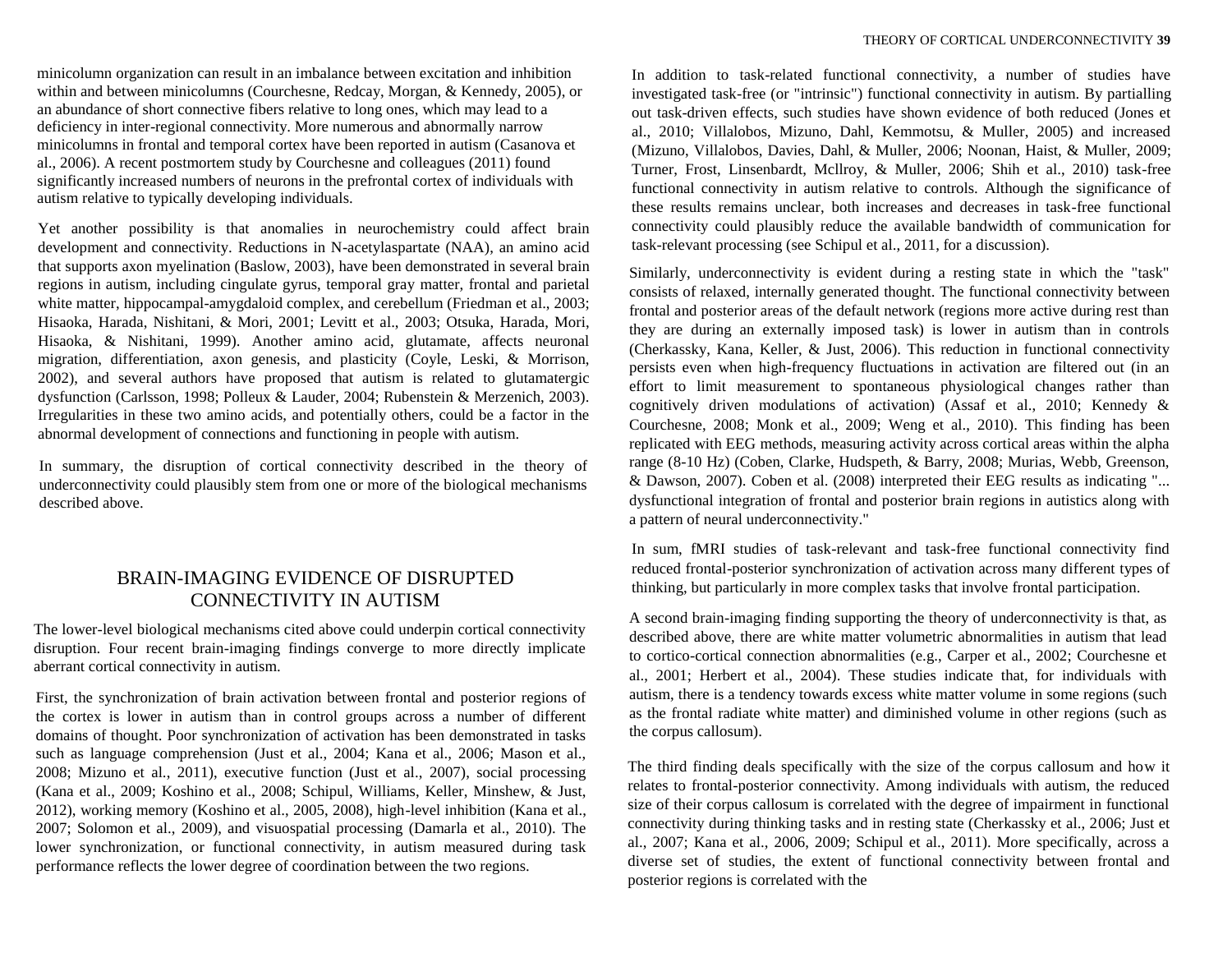# **Tower Of London Task**



#### (A)

Figure 3.1 Correlation in four studies between the relevant portion of the corpus callosum and the mean functional connectivity between frontal and posterior areas for the Autism group (A) and a lack of correlation for the Control group (B).

size of the segment of the corpus callosum that connects these cortical regions, as shown in Figure 3.1. The corpus callosum size deficit is interpreted as a more general index of white matter disruption in autism that constrains the communication bandwidth between frontal and posterior brain regions and limits their synchronization. (For neurotypical participants, there is no correlation between the size of the corpus callosum or its segments with frontal-posterior functional connectivity, presumably because the white matter does not impose a constraint on bandwidth or synchronization.)

#### THEORY OF CORTICAL UNDERCONNECTIVITY **43** THEORY **1** ask









Fourth, several recent diffusion tensor imaging (DTI) studies of white matter in autism have found abnormalities in the connective tracts, particularly in fractional anisotropy, a measure of coherence of directionality of white matter fibers. At very young ages (two or three years), there is evidence of *increased* fractional anisotropy in autism, particularly in the frontal lobe and corpus callosum (Ben Bashat et al., 2007), consistent with early overgrowth of white matter, discussed above. By five years of age, however, fractional anisotropy is reduced for tracts that connect regions within the frontal lobes (Sundaram et al., 2008). In older children and adolescents (10- to 18-year-olds), there is reduced fractional anisotropy in specific frontal-posterior tracts in autism (Sahyoun, Belliveau, Soulieres, Schwartz, & Mody, 2010), as well as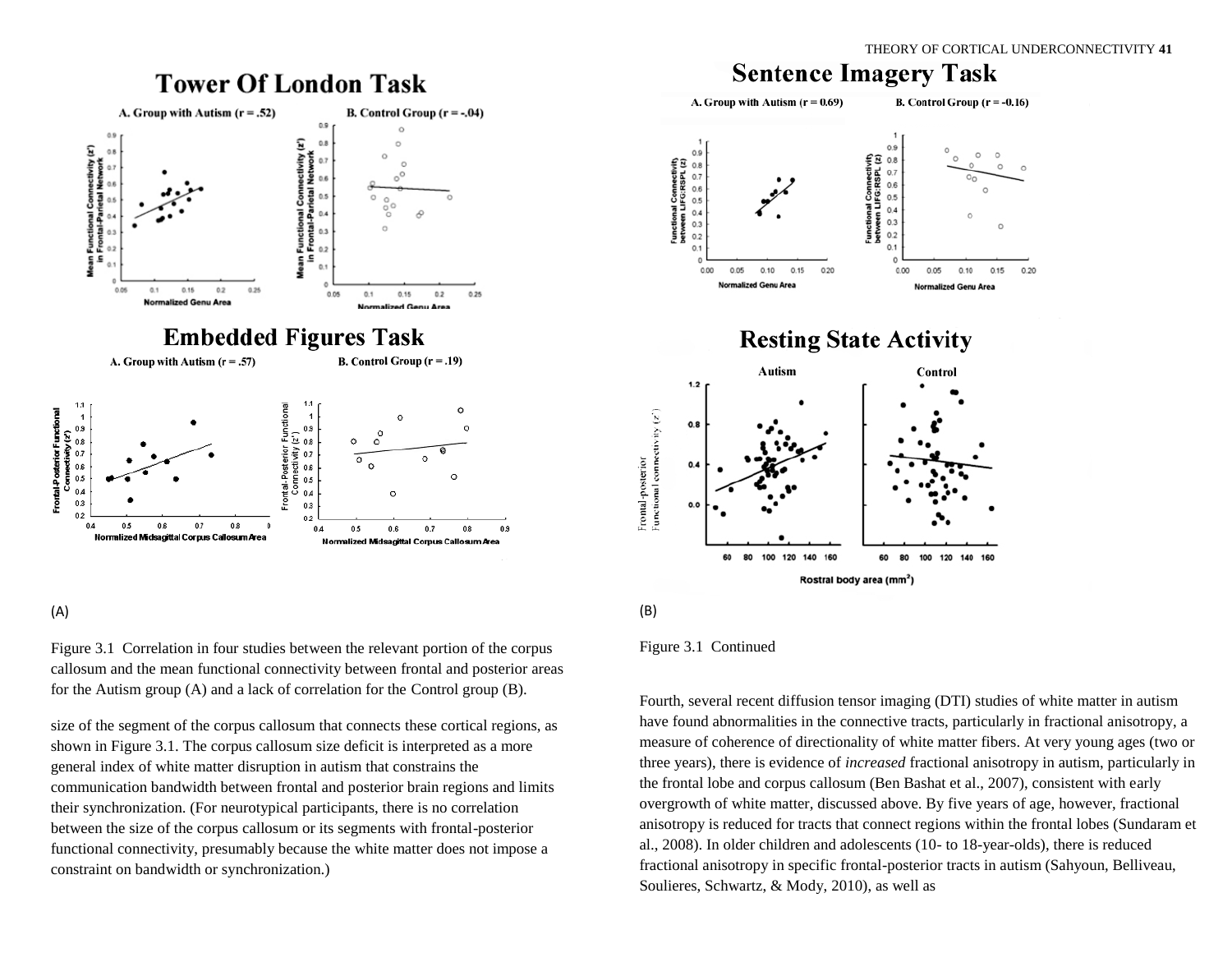autism-related differences in hemispheric lateralization of fractional anisotropy in the arcuate fasciculus connecting frontal, parietal, and temporal cortices (Fletcher et al., 2010; Knaus et al., 2010). One study of children and adolescents with autism found reduced fractional anisotropy in white matter adjacent to the ventromedial prefrontal cortices, anterior cingulate gyri, temporoparietal junction, and in the corpus callosum (Barnea-Goraly et al., 2004). Reduced fractional anisotropy persists into adulthood in the corpus callosum and in tracts in the frontal and temporal lobes (Alexander et al., 2007; Keller, Kana, & Just, 2007; Lee et al., 2007). Cumulatively, these studies provide clear evidence of a relationship between autism and disruption of the white matter that provides the anatomical connectivity among frontal and posterior brain regions, a disruption that is exacerbated with development. The DTI finding most relevant to the theory proposed in this chapter is reduced fractional anisotropy in an area of the left anterior corona radiata, consistent with either the left uncinate fasciculus (connecting the frontal and temporal lobes) or the left inferior frontal-occipital fasciculus, observed in a sample of 52 adults and adolescents with autism compared to age- and IQ-matched controls (Keller and Just, 2009a).

These converging findings suggest that reductions in communication and connectivity among cortical regions may be part of the pervasive core processing deficits in autism (Belmonte et al., 2004; Courchesne & Pierce, 2005a, 2005b; Herbert et al., 2004; Just et al., 2004; Keller et al., 2007; Rippon, Brock, Brown, & Boucher, 2007). Below, we describe a theory of autism based on disruption of cortical connectivity.

# UNDERCONNECTIVITY THEORY

The cortical underconnectivity theory (Just et al., 2004, 2007) posits that interregional (systems-level) connective circuitry in the brain is disrupted in autism. In particular, the communication bandwidth between frontal areas and posterior cortical areas is proposed to be lower in autism than in control participants. The theory proposes a causal relationship between the anatomical, physiological (brain activity), and psychological phenomena. Thus, any psychological process which requires extensive coordination between frontal and posterior brain regions is susceptible to disruption, particularly when the task is complex and requires integration of different types of cortical computations. Underconnectivity is proposed as a unifying theory for explaining a range of deficits at the levels of psychological function, cortical function, and cortical anatomy, and the heterogeneity of possible connective disturbances could underlie the considerable heterogeneity of behavioral symptoms of autism. This is an initial attempt at an exhaustive theory, in the sense that no other independent factors that do not stem from or underlie connectivity aberrations are presumed to underlie autism.

#### *Bandwidth Limitations in Autism*

The bandwidth of a communication channel is the amount of information that can be transmitted per unit time, and this property is crucial for the functioning of a network of interconnected nodes whose mainstay is collaborative interaction. Human thought relies on co-activation of a network of cortical areas linked by white matter tracts providing anatomical connectivity. As discussed above, fMRI studies have demonstrated that synchronization between frontal and posterior areas is lower in autism (Just et al., 2004, 2007; Kana et al., 2006, 2007; Koshino et al., 2005; Villalobos et al., 2005). Figure 3.2A (see plate section) illustrates this deficit in connectivity when participants complete a Tower of London (TOL) problem-solving task, which entails activation of both frontal and parietal areas. We attribute the lower synchronization demonstrated in this and other tasks to a lower communication bandwidth between frontal and posterior areas in autism relative to controls, depicted schematically in Figures 3.2B and 3.2C. The model presented below demonstrates that a bandwidth constraint, coupled with increased autonomy of the parietal lobe, results in a reduction of frontal-parietal synchronization. The model also explains the behavioral differences in task performance seen between groups as a function of a frontal-parietal bandwidth constraint in autism.

The functional connectivities plotted in Figure 3.2A are means of correlations of activation times-series data, averaged over 18 participants in each group and over multiple pairs of activated frontal-parietal pairs of regions of interest. The correlations measure the degree to which the activation levels in two regions rise and fall together. Figure 3.3 illustrates the coordination of two regions for one participant with autism (top panel) and one control participant (bottom panel): a frontal region (left DLPFC) and a parietal region (left parietal). Visual inspection and the correlation coefficients indicate that the two curves are less correlated for the participant with autism compared to the control participant (and Figure 3.2A shows the mean frontal-parietal correlation for each group across all frontal-parietal pairs of regions). These figures illustrate functional underconnectivity in autism compared to controls in TOL problem-solving, and this pattern is replicated in many other tasks requiring synchronization of frontal and posterior areas.

Such functional underconnectivity of a very similar form has also been observed in autism in a number of diverse domains. One of these was a social task involving face perception and working memory, exhibiting reduced synchronization between the fusiform face area and a frontal area (Koshino et al., 2008). Another was a Theory of Mind task in which the intentions of animated geometric objects were being inferred from their motions, exhibiting reduced functional connectivity between the medial frontal area and the right posterior superior temporal area (both associated with Theory of Mind processing) (Kana et al., 2009). Another study was a sentence comprehension task in which participants had to construct a visual image in order to evaluate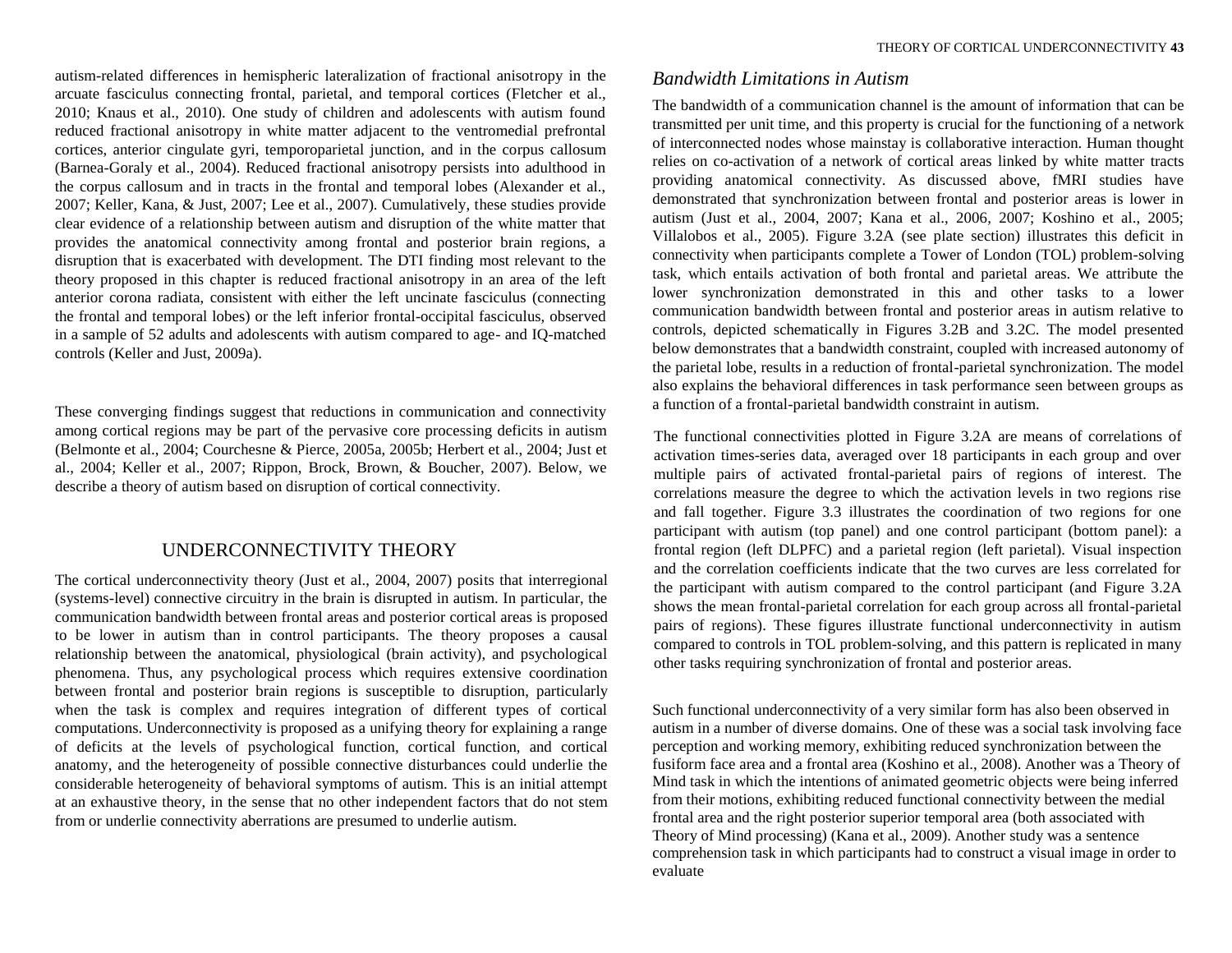whether the sentence was true or false, requiring coordination between a frontal language area and a parietal spatial processing area (Kana et al., 2006). Yet another was a task requiring complex inhibition, displaying reduced frontal-parietal connectivity (Kana et al., 2007). Finally, even in a resting state when participants were not performing any assigned task, the functional underconnectivity in autism between frontal and posterior regions continued to be manifested (Cherkassky et al., 2006). The diversity of these tasks speaks to the generality of the functional underconnectivity phenomenon.

Figures 3.2A and 3.3 depict the main phenomenon for which the computational modeling, described below, attempts to provide a postulated mechanism—that is, a lowered communication bandwidth. A key assumption is that



Figure 3.3 Higher frontal-parietal functional connectivity between the two activation time series in a control participant (correlation  $r = .73$ ) (bottom panel) in the Tower of London task than in an autism participant  $(r= .27)$  (top panel) (data from Just et al., 2007).

lowering the bandwidth will produce an adaptation in the system. Adaptation in a computer network illustrates that agents in a collaborative environment can become more autonomous when inter-agent communication is impaired (Stone & Veloso, 1999), and communication networks can switch to an asynchronous mode when bandwidth decreases (Fall, 2003). Analogously, the underconnectivity theory of autism predicts that decreased cortical bandwidth could result in concomitant adaptations in cortical functioning, most probably increased posterior (in this case, parietal) autonomy from frontal influences. Moreover, it is also plausible that decreased bandwidth could give rise to increased functional connectivity among posterior regions.

## COMPUTATIONAL MODELING OF BRAIN FUNCTION AND COGNITION

Here we briefly describe a recent computational account (Just et al., 2012) of the lower frontal-posterior functional connectivity and longer response times in autism in a highlevel visual problem-solving task, the Tower of London. The model is expressed within the 4CAPS cognitive neuroarchitecture, which accounts for cortical function in terms of a set of collaborating computational centers intended to correspond to cortical centers (Just & Varma, 2007). The autism model of the Tower of London task is an adaptation of a previous TOL model developed to account for the brain activation and performance of typically developing individuals (Newman, Carpenter, Varma, & Just, 2003). (The task required re-arranging the positions of three distinctive balls in three suspended pool pockets until they matched a specified goal [or ending] configuration, as shown in Figure 3.4.) The model contained two frontal centers and two parietal centers. The autism model contained two adaptations. One was a lowering of the communication bandwidth between the frontal and parietal centers, which slowed performance when a center had to wait longer for critical input from another center. The second adaptation was an increased autonomy accorded to the parietal centers, such that they were enabled to proceed



Figure 3.4 A sample Tower of London problem. This display shows a three-move problem and a schematic diagram showing the response buttons to indicate the number of moves required.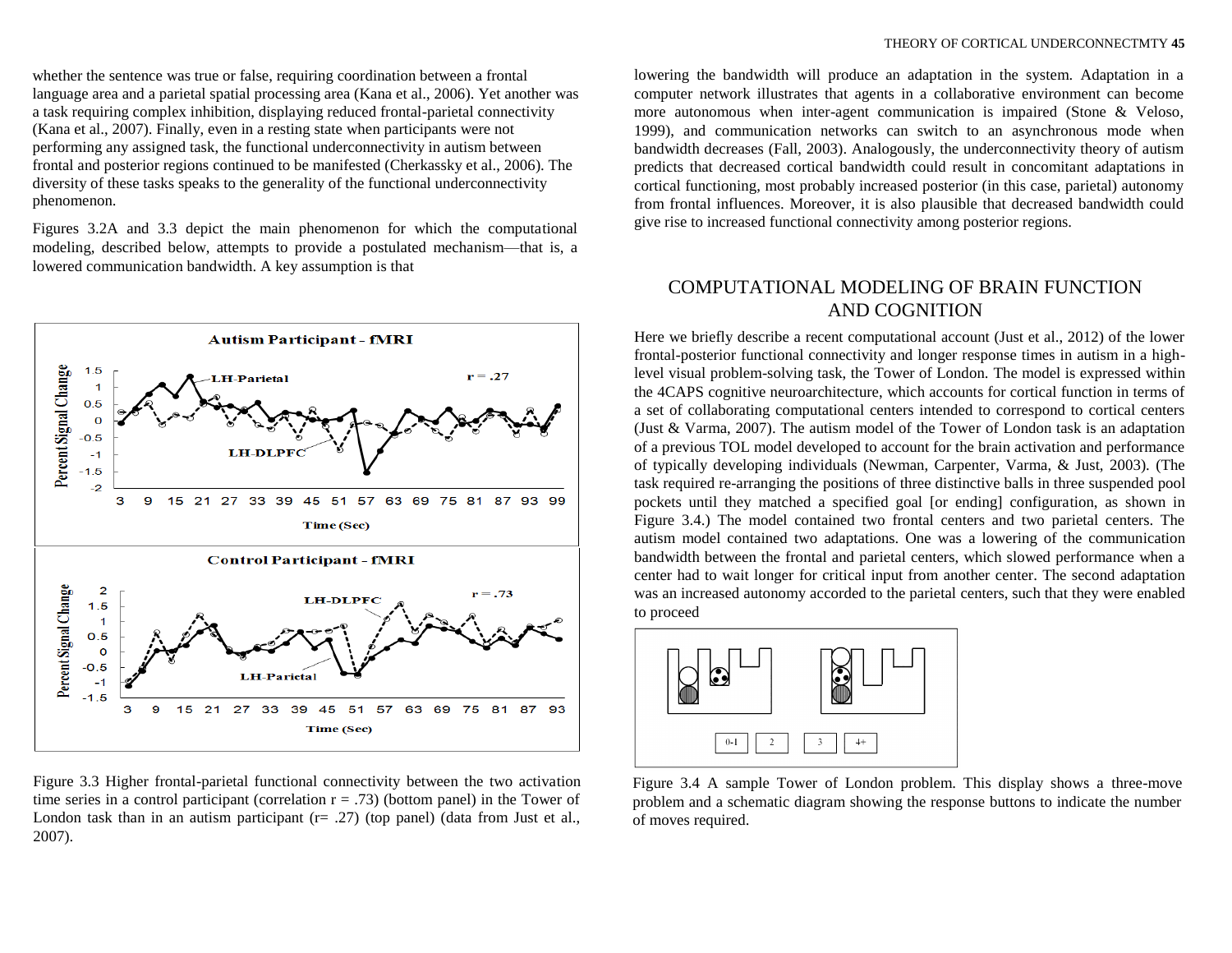without frontal input in certain circumstances. (An example of one such circumstance occurs during the last move of a problem: If a parietal center is proposing a move in the puzzle that would be the last move of a successful solution, then in the autism model that parietal center is enabled to make the move without requiring the input from the frontal executive centers that would normally collaborate in selecting this move.)

The autism model shows lower functional connectivity between frontal and parietal centers, compared to the original model. When the correlations of the time series for all possible pairs of frontal and parietal centers are averaged for the control model and the full autism model, the resulting difference in functional connectivity strongly resembles the corresponding group difference found in the fMRI data (shown in Figure 3.2A). The autism model also shows increased response times, and the participants with autism did. In addition, the autism model can predict the frontal-parietal functional connectivity of individual participants with autism by making the frontal-posterior bandwidth proportional to an index of that individual's white matter properties. The model thus provides an integrated explanation of how the postulated mechanisms account for some of the central brain imaging and behavioral findings in autism.

#### *Cause, Effect, and Adaptation*

The observed brain functioning in autism likely results from both the brain changes introduced by autism and the brain's natural adaptations to the changes during many years of brain development. In this view, greater parietal autonomy and reliance on posterior brain areas is interpreted not as part of the primary physiological basis of autism, but as a functional consequence. The modeling described above reinforces the notion that an adapted system does not always function as well as an intact system might. When completing the more complex TOL problems that required the frontal areas of the brain to manage deeply embedded goals, the adapted system was less effective than an intact system. Lower performance might also occur in other tasks during which certain frontal processes cannot be performed or compensated for by a posterior center (such as Theory of Mind processing). On the other hand, as described below, the adapted system may be more effective in situations in which the frontal contributions may impede performance (such as searching for embedded figures in a distracting context).

#### SUMMARY OF PREVIOUS CONNECTIVITY-RELATED FINDINGS: COMMONALITIES ACROSS DOMAINS OF THOUGHT

The model can be extended to account for brain characteristics seen in autism while participants engage in a variety of tasks and types of thinking. A

summary of the findings from studies of 10 types of tasks indicates a number of commonalities as well as specificities. One robust finding across studies is the frontal-posterior undersynchronization, which to date has been observed in every high-level thinking task that has been examined, including tasks of executive functioning, language, memory, social processing, and high-level perception, as well as in a resting state "task," as shown in the third column of Table 3.1. In many of these tasks, the corpus callosum of the participants with autism was reliably smaller than that seen in control participants (fourth column), and the corpus callosum size was correlated with the degree of frontal-posterior synchronization (fifth column). In addition, areas around the corpus callosum showed lower structural integrity in autism, as measured by fractional anisotropy in diffusion tensor imaging studies. Many of these studies also showed decreased activation in a frontal area and increased activation in a posterior association area, consistent with the model's tenets. Thus there are commonalities across domains of thought in the frontal-posterior undersynchronization, in the relation between undersynchronization and properties of the relevant white matter, and in the distribution of activation in the brain (less frontal and more posterior).

#### *Domain-Specific Behavioral Findings in Autism*

The brain characteristics of autism also have behavioral manifestations that are task-specific. For example, in pilot studies of the TOL puzzle, participants with autism had more difficulty with more complex problems than did IQ-matched control participants, necessitating an fMRI study design that excluded the most difficult problems. The right-hand column of Table 3.1 describes several behavioral manifestations of autism that are drawn from large behavioral studies (not necessarily from the corresponding brain-imaging studies). For instance, poorer comprehension of complex syntax in autism was observed in the Detroit Test of Oral Directions (Minshew, Goldstein, & Siegel, 1997), and good performance at word recognition was observed by Newman et al. (2007). In general, the tendency is for the autism group to process tasks in a way that relies less on functions that have a vital frontal component (e.g., executive functioning, complex language, Theory of Mind, or face, and social processing) and more on posterior functions (visual or other perceptual processing). This greater reliance on posterior areas may lead to processing that is more independent of frontal areas, more visual or featural in content, and, in some circumstances, more effective for persons with autism compared to neurotypical individuals.

Because this theory accounts for the neuroimaging and behavioral patterns of results in a wide variety of thinking tasks, it is likely that it can be extended to anticipate characteristics of thinking in autism in new situations. If the brain activity and thought processes in people without autism are understood well enough, then the theory-based model can provide a first-order prediction of what will occur in autism.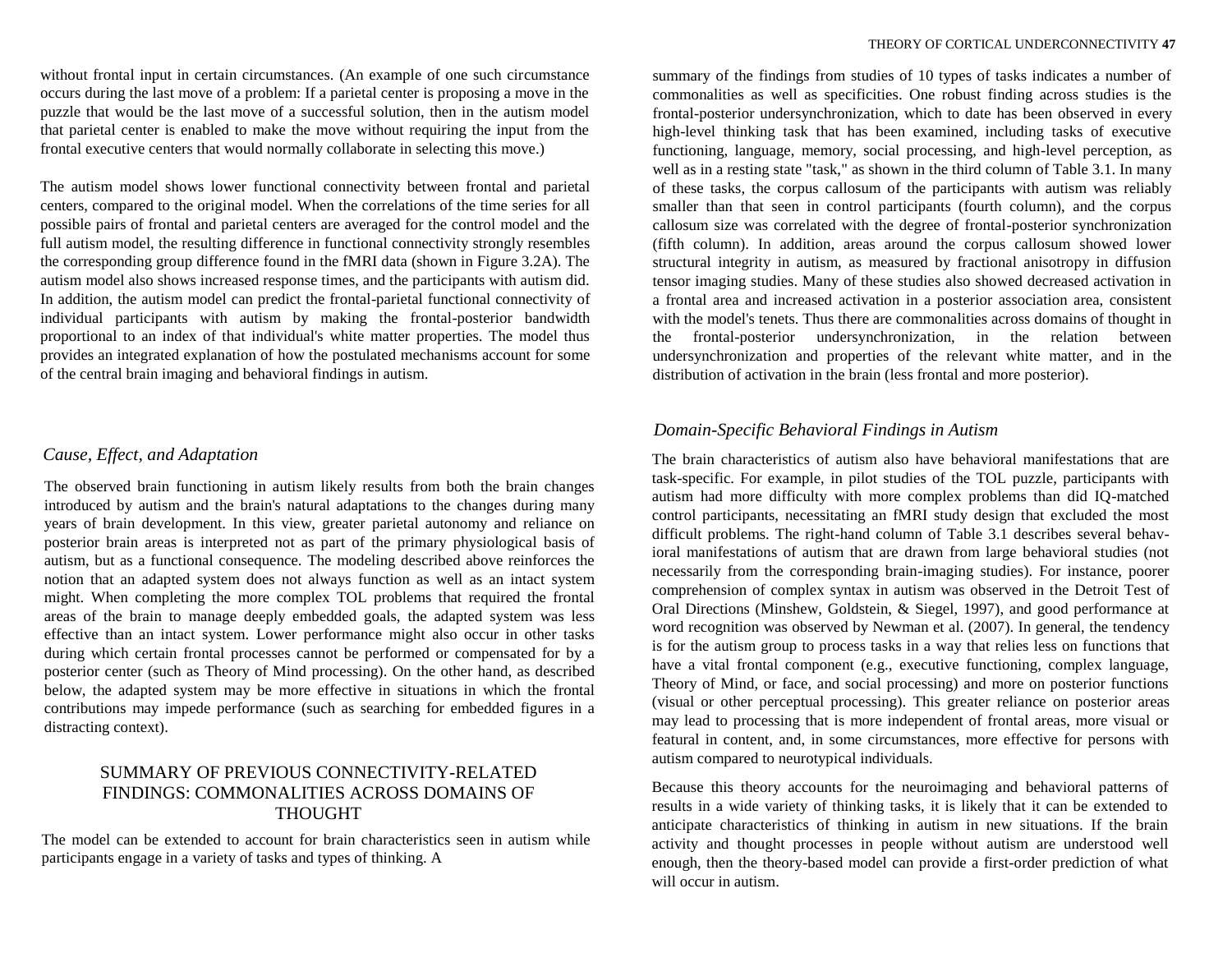|                                                                        | <b>Behavioral Phenomena</b><br>Domain-Specific<br>in Autism | <b>Behavioral Phenomena</b><br>Domain-Specific<br>in Autism                                             |               | Difficulty with more complex problems            | Impaired high-level inhibition                            | Impaired high-level inhibition                                 | Imagery activation even for more abstract<br>sentences ("thinking in pictures" | Difficulty with complex syntax;<br>good word-reading | etters are coded relatively more visually<br>than verbally         | Theory of mind difficulties                        |
|------------------------------------------------------------------------|-------------------------------------------------------------|---------------------------------------------------------------------------------------------------------|---------------|--------------------------------------------------|-----------------------------------------------------------|----------------------------------------------------------------|--------------------------------------------------------------------------------|------------------------------------------------------|--------------------------------------------------------------------|----------------------------------------------------|
|                                                                        |                                                             | noitsviida<br>Posterior<br>әлом                                                                         |               | $\overline{C}$                                   |                                                           |                                                                | LIPS, RSPL                                                                     | <b>LSTG</b>                                          | LIT                                                                | $R$ TPJ                                            |
|                                                                        | <b>Brain Phenomena</b><br>Domain-General<br>in Autism       | noitsviton<br>Less frontal                                                                              |               | <b>MFG</b>                                       | R IFG                                                     | MFG, R SFG                                                     | LIFG, LMFG                                                                     | L IFG. MFG                                           | LIFG, LMFG                                                         | <b>MFG</b>                                         |
|                                                                        |                                                             | moitssinondonya<br>$\mathop{\rm Coul}\nolimits$ and $\mathop{\rm Coul}\nolimits$<br>Correlation between |               | Υœ                                               |                                                           |                                                                | Yes                                                                            |                                                      |                                                                    |                                                    |
|                                                                        |                                                             | csqlozum<br>Corpus<br>Smaller                                                                           |               | Yes                                              |                                                           |                                                                | Yes                                                                            |                                                      |                                                                    | Yes                                                |
|                                                                        |                                                             | noitssinondonya<br>-Posterior<br>Lower Frontal                                                          |               | Yes                                              | Yes                                                       | Yes                                                            | Yes                                                                            | Yes                                                  | Yes                                                                | Yes                                                |
| Table 1. Summary of domain-general and domain-specific autism findings |                                                             |                                                                                                         | TASK          | puzzle (Just et al.,<br>Tower of London<br>2007) | nhibition of high-level<br>esponse (Kana et al.,<br>2007) | inhibition of high-level<br>response (Solomon et<br>al., 2009) | comprehension (Kana<br>Visual imagery in<br>et al., 2006)<br>sentence          | comprehension (Just et<br>Sentence<br>al., 2004)     | (Koshino et al., 2005)<br>Working memory for<br>alphabetic letters | animation (Kana et al.,<br>Theory of Mind<br>2009) |
|                                                                        |                                                             |                                                                                                         | <b>DOMAIN</b> | Executive                                        | Executive                                                 | Executive                                                      | Language                                                                       | Language                                             | Memory                                                             | Social                                             |

| Social            | ace memory (Koshino    |     |           |     |           |                          | Faces are treated as relatively more visual |
|-------------------|------------------------|-----|-----------|-----|-----------|--------------------------|---------------------------------------------|
|                   | et al., 2008           | Yes |           |     | L FG, MFG |                          | than social objects                         |
|                   | Embedded Figures Test  |     |           |     |           |                          | ess interference from higher-order          |
| Perception        | Damarla et al., 2010)  | Yes | Yes       | Υœ  | MFG       | R IPS, R SPL information |                                             |
|                   | Fixation               |     |           |     |           |                          |                                             |
| Resting State     | (Cherkassky et al.,    |     |           |     |           |                          |                                             |
|                   | 2006)                  | Yes | Yes       | Ýes |           |                          |                                             |
|                   | Fixation (Kennedy and  |     |           |     |           |                          |                                             |
| Resting State     | Courchesne, 2008)      | Yes | Yes       | Ϋ́  |           |                          |                                             |
|                   | Fixation (Monk et al., |     |           |     |           |                          |                                             |
| Resting State     | 2009)                  | Yes | Yes       | Υés |           |                          |                                             |
|                   | No Task (Alexander et  |     |           |     |           |                          |                                             |
| Diffusion         | .l., 2007; Barnea-     |     |           |     |           |                          |                                             |
| Imaging<br>Tensor | Goraly et al., 2004,   |     | Lower     |     |           |                          |                                             |
|                   | Keller et al., 2007)   |     | integrity |     |           |                          |                                             |
|                   |                        |     |           |     |           |                          |                                             |

#### THEORY OF CORTICAL UNDERCONNECTIVITY **49**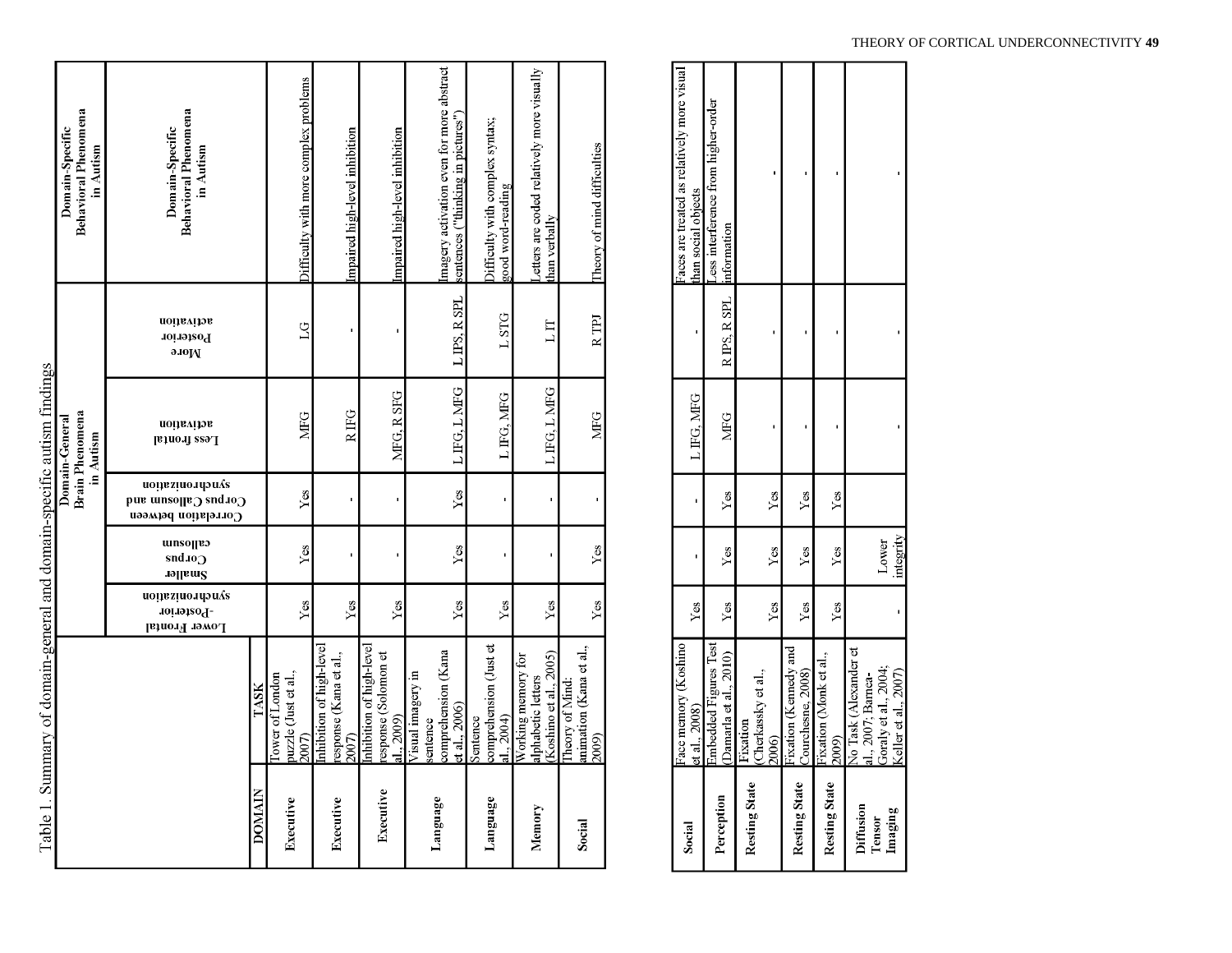#### RELATION TO OTHER THEORIES OF AUTISM

This section compares underconnectivity theory with previous theoretical approaches to autism, such as the theories of weak central coherence (Frith, 1989), impaired complex information processing (Minshew et al., 1997), enhanced perceptual functioning (Mottron, Dawson, Soulieres, Hubert, & Burack, 2006), mindblindness (Baron-Cohen, 1995), impaired social processing and motivation (Dawson et al., 2002), and longerdistance cortical communication. Each of these theories captures some fundamental aspect of autism, and all of them are at least partially correct. However, many of these predecessor theories were developed before extensive brain-imaging studies of autism had been performed, focusing instead on behavioral data, so they tend not to be grounded in a biological substrate. We propose that it is this biological substrate that accounts for the diversity of symptoms supporting the diverse theories of autism. The underconnectivity theory provides a basis for comparison with some of the preceding theories described below.

#### *Weak Central Coherence (WCC) Theory*

Frith's (1989) theory of weak central coherence (WCC) attempts to explain the tendency in autism to focus on details at the expense of broader integrative information processing. Frith suggested that the flow of normal thought is similar to the flow of a river that imposes coherence among contributing streams or inputs; the theory hypothesizes that, in autism, there is weaker central coherence among the contributing streams of thought. The excellence of this analogy distracts from WCC theory's absence of a plausible underlying biological mechanism, although recently Frith and colleagues have attempted to relate neuroimaging results to WCC. By contrast, underconnectivity theory links together abnormalities in underlying biological structures (i.e., white matter tracts) and cortical communication processes with psychological processes (i.e., interregional communication and the sharing of representational elements). As with WCC theory, underconnectivity theory predicts weak coherence among ongoing processes, but specifically when the processes include communication between frontal and posterior areas. Underconnectivity theory interprets weak central coherence as an emergent system property arising from this reduced frontal-posterior communication bandwidth, which does not require the existence of a mechanism that arranges coherence, as WCC implicitly posits. Moreover, the 4CAPS computational model suggests that reduced long-distance bandwidth may result in more autonomous processing centers, resulting in impairments in functions involving a frontal contribution, particularly when a large processing load is being imposed on the system. In sum, WCC theory provides a useful organizing analogy that is applicable to a broad range of phenomena in autism, whereas underconnectivity theory additionally proposes an underlying mechanism that relates the biological and psychological levels.

#### *Autism as a Complex Information Processing Disorder*

Minshew and her colleagues (Minshew & Goldstein, 1998; Minshew et al., 1997; Williams, Goldstein, & Minshew, 2006) have observed impairment in autism across many domains when the complexity level of information processing is high. Lowerlevel processes are spared or even enhanced, but as tasks become more complex, impairment gets more pronounced. In this theory, complexity is not rigorously defined, but it may refer to a higher level of abstraction that the task requires. Underconnectivity theory attributes the complex information processing deficits to a specific biological substrate, frontal-posterior brain connectivity. The difficulties in complex information processing may occur when frontal involvement is mandatory for normal performance (presumably to support the high levels of abstraction), but in autism, the poor frontal-posterior connectivity (abnormally limited bandwidth) undermines the frontal contributions and hence performance is impaired.

Related to the description of autism as a complex information processing disorder is the *executive dysfunction theory of autism* (Hughes, Russell, & Robbins, 1994; Pennington & Ozonoff, 1996), which notes that executive dysfunction in autism tends to be observed in complex tasks. According to under-connectivity theory, executive dysfunction could arise from poor connectivity between the posterior regions and the frontal areas that perform executive functions. For instance, a problem-solving task like TOL requires the coordination between executive (frontal) and spatial (parietal) brain areas. Any limitation of such coordination in autism may manifest itself as a deficit in problem-solving or in executive functioning.

#### *Enhanced Perceptual Functioning (EPF)*

Mottron and his colleagues (2006) have hypothesized that autism involves enhancement of certain types of perceptual processing. They argue that, compared to control participants, perceptual processing in autism is locally oriented; includes enhanced low-level discrimination and perception of simple static stimuli; and entails greater use of posterior brain regions in complex visual tasks. Individuals with autism have diminished perception of complex movement, and low-level information processing is autonomous from higher-order operations. This extensive list of the perceptual characteristics in autism bears a good correspondence to the underconnectivity theory position, particularly the theory's postulation of increased autonomy of posterior centers.

Specifically, the bias in autism towards local rather than global processing is attributed by underconnectivity theory to the lower frontal-posterior communication bandwidth, resulting in the degradation of top-down or global influences. Underconnectivity theory also suggests that functional connectivity among posterior areas may actually be *higher* in autism than controls because the decrease in frontalposterior traffic could lead to increased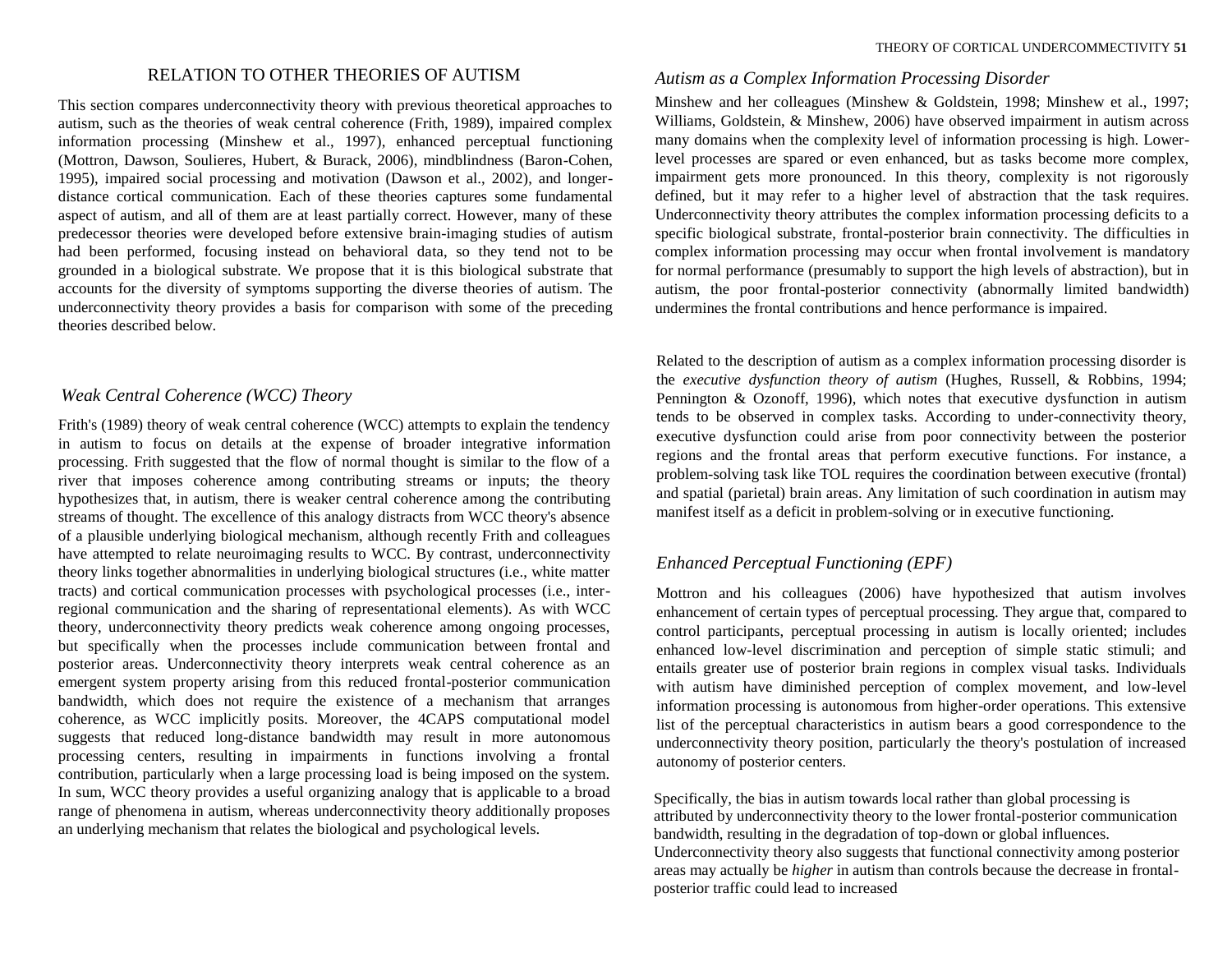posterior autonomy and posterior-posterior bandwidth. In sum, any enhancements in autism in some lower-level perceptual functions may arise secondarily from poorer connectivity between frontal and more posterior (perceptual) areas. Moreover, underconnectivity theory provides a biologically based explanation for some of the perceptual phenomena on which the EPF approach focuses.

#### *Mindblindness*

The mindblindness theory (Baron-Cohen, 1995) suggests that the deficits seen in individuals with autism during Theory of Mind (ToM) processing are centrally causal to the disorder. Many behavioral and neuroimaging studies have demonstrated this deficit (e.g., Baron-Cohen, 1989; Happe, 1995; Tager-Flusberg, 1992; Castelli, Frith, Happe, & Frith, 2002; Kana et al., 2009) and its biological substrates in the right posterior superior temporal sulcus and the nearby temporo-parietal junction, and the medial frontal area. Underconnectivity theory posits that, in autism, bandwidth limitations impede the normal communication between these areas, resulting in the observable deficits in ToM.

A recent fMRI study explicitly measured the functional connectivity between the frontal and posterior regions of the ToM cortical network (Kana et al., 2009). The participants viewed an animated interaction between two geometric figures, including trials in which the intentionality of the figures could be inferred (the ToM condition). In the original PET study of ToM using these figures, Castelli et al. (2002) found that the correlation across subjects between the average level of activity in the superior temporal sulcus (an area associated with ToM and the perception of biological motion) and extra-striate cortex was lower across autistic participants than across control participants. Using fMRI, Kana and colleagues (2009) found a reliable reduction in the *synchronization* of the activation (across points in time) between frontal and posterior ToM areas in the group with autism relative to the control group during the ToM task, as the underconnectivity theory predicted.

Underconnectivity theory is a more general approach than ToM or mind-blindness theory, which can be viewed as an instance of reduced frontal-posterior connectivity. The specific roles of the frontal and posterior components of the ToM network are still debated; however, our studies suggest that these cortical areas work together during ToM processing and that this collaboration is disrupted in autism.

#### *Impaired Social Processing and Motivation*

Some researchers have attributed a central or causal role to the prominent social interaction deficits seen in individuals with autism (Dawson et al., 2002; Schultz et al., 2003). Contemporary brain-imaging studies of autism have

discovered aberrations in cortical processing of social tasks. For example, one of the key brain areas involved in processing faces (the fusiform face area, or FFA) demonstrates hypoactivation with some displacement of location for people with autism compared to controls (Schultz, 2005; Schultz et al., 2000). However, by expanding the focus to the cortical *network* involved in such tasks, the abnormality can be seen as a result of underconnectivity. In a study using the n-back working memory task with faces as stimuli, Koshino and colleagues (2008) found abnormal FFA activation, but also reported several other network disturbances. First, the autism group had lower functional connectivity between the FFA and frontal areas than did the control group. Second, individuals with autism had less activation in the right posterior ToM areas (posterior middle and superior temporal area), suggesting that social processing was evoked to a lower degree in autism. Because FFA dysfunction is not the only abnormality in neural functioning of social processes, it appears that autism is not just a social processing deficit, but a neural systems disorder, involving abnormal interaction among areas responsible for processing social stimuli, such as faces.

Another proposed explanation for impaired social processing in autism centers around atypical development of the ability to *initiate* joint attention (IJA) (Mundy, Sigman, & Kasari, 1994; Mundy, Sullivan, & Mastergeorge, 2009). This theory suggests that social referencing and learning depends on the initiation of joint attention, which requires close collaboration between temporo-parietal and frontal areas. This proposal is consistent with the under-connectivity theory in that the frontal-posterior communication system is compromised in autism, which would lead to an impairment of IJA as well as a relative preservation of joint attention capabilities that do not involve frontal areas.

Other social processing tasks that are impaired in autism can also be interpreted as connectivity problems. One study investigated the processing of the gaze of an avatar, who looked either towards a visual stimulus in its field of view (an appropriate behavior) or inappropriately away from the stimulus (Pelphrey, Morris, & McCarthy, 2005). For control participants, the posterior superior temporal sulcus (STS) activated differentially to the avatar's appropriate versus inappropriate gaze shifts; however, there was no differential response in STS in participants with autism. The authors suggested that "[i]n individuals with autism, the connection between higher level [frontal] systems and the STS region may be broken, and thus the higher level systems do not engage and maintain activation in the STS region." Again, this pattern is consistent with the theory of frontal-posterior underconnectivity.

Overall, complex social processing involves many brain regions, usually including frontal areas. For proper functioning, these regions require intact connectivity that enables effective communication of information among them. The high informational demands of these tasks are often overlooked, yet the complexity of social thought necessitates a communication infrastructure that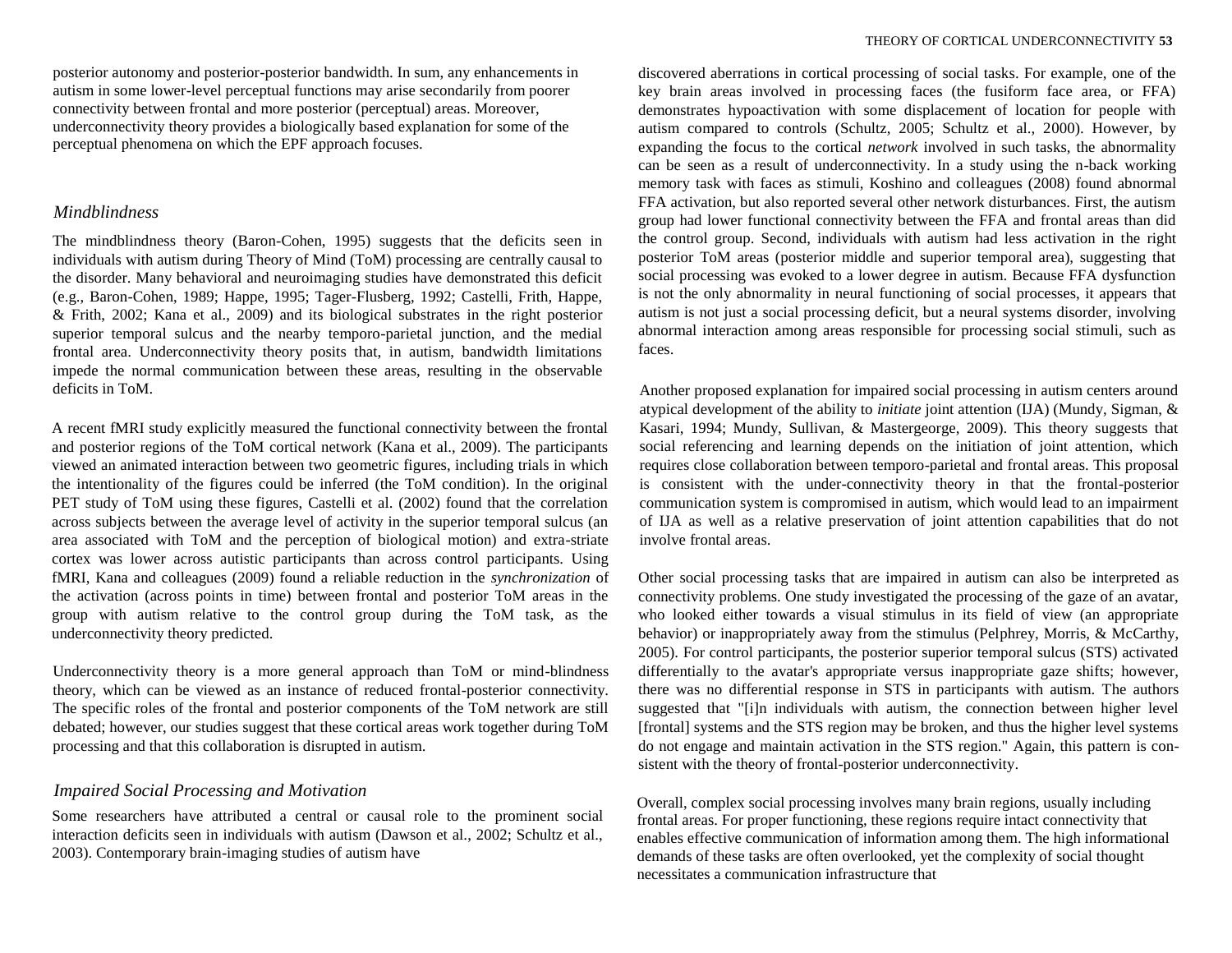is no less sophisticated than any other type of thought. Perhaps social processing requires an even more finely integrated system, which could explain why social deficits are particularly apparent in autism.

#### *Long-Distance Connectivity*

Some researchers have suggested that long-range, but not short-range, brain connectivity may be disrupted in autism (Belmonte et al., 2004; Lewis & Elman, 2008). These theorists suggest that the enlargement of brain size in autism during the early stages of development, described above (Aylward, Minshew, Field, Sparks, & Singh, 2002; Courchesne et al., 2001; Courchesne, Carper, & Akshoomoff, 2003; Piven et al., 1995; Sparks et al., 2002), increases the cortical distance between key processing centers, resulting in disruption of distant inter-regional communication. Specifically, this hypothesis predicts that individuals with autism will have lower fMRI-measured functional connectivity than the control group only for long-distance pairs of areas of activation.

In order to test this hypothesis, we reanalyzed the functional connectivity data in the Just et al. (2007) Tower of London study described above. From 15 functional regions of interest (ROIs), there were 105 pair-wise measures of z'-transformed functional connectivity. The pairs were categorized as either long- or short-distance using a median split of the Euclidean distances between the centroids of the two ROIs. Contrary to the long-distance hypothesis, there was no interaction between the group difference in functional connectivity with the distance between two ROIs (F(1, 34) = 0.27, p = .61). Although the functional connectivity decreased with Euclidean distance between ROI centroids  $(F(1, 34) = 324.85, p<0.001)$ , it did so similarly for both autism and control groups. By contrast, underconnectivity theory posits that the connection distance is not as critical as whether the connection is between a frontal area and a posterior cortical area. Indeed, the underconnectivity theory correctly predicts an interaction between group and the frontal-parietal vs. other-pairs variable  $(F(1,34) = 6.30, p < .02)$ , with the autism group showing reliably lower functional connectivity only for frontal-parietal pairs (Just et al., 2007).

While it may seem improbable that a neurobiological factor could selectively affect frontal-posterior tracts, but not other long-distance connections, it is actually biologically plausible. The frontal lobes are implicated in many of the developmental mechanisms that may be relevant to autism, including glial activation and neuroinflammation (Vargas et al., 2005); minicolumnopathy (Casanova et al., 2006); increase in neuron number (Courchesne et al., 2011); and early brain overgrowth (Carper et al., 2002, Carper & Courchesne, 2005; Herbert et al., 2004). Given the protracted maturation of frontal lobe circuitry, these abnormalities could affect only frontal-posterior tracts, resulting in underconnectivity specifically along white matter connecting cortical centers in those areas (Courchesne & Pierce, 2005a, 2005b). Based on the fMRI

studies of functional connectivity and the DTI studies of structural connectivity reviewed here, it is clear that connections involving the frontal lobes are affected more than others.

## QUESTIONS RAISED BY THE THEORY

The underconnectivity theory provides a useful theoretical framework, but it has not yet been applied to investigations of several outstanding questions about autism. In its current form, we view the theory as preliminary, anticipating that future research will result in considerable refinement, expansion, and modification. Below we raise some key, but unanswered, questions generated by the theory.

#### *Other Connectivity Disturbances*

Several types of other connectivity abnormalities besides functional underconnectivity could emerge, through the use of fMRI or other techniques. Further study could find alterations in connectivity among neural systems or intraregional communication, including the possibility of *increased* connectivity between some areas. Other techniques that could be brought to bear on studies of neural connectivity in autism include histology, electrophysiology, morphometry, and diffusion imaging. Specifically, it will be most interesting to use some combination of these approaches to investigate white matter and gray matter abnormalities, as well as the relation between functional and anatomical abnormalities in autism.

#### *Task Effects in Connectivity*

Although we have reported functional underconnectivity in a number of different types of thinking relevant to autism (executive function, perception, language, social processing, inhibition), this phenomenon has not been studied in many other types of relevant tasks, including tasks without frontal involvement, tasks with non-visual input (auditory, haptic, gustatory, or olfactory), and simple motor tasks. We assume that the disruption in connectivity only applies between frontal and posterior regions because the studies supporting this theory focused on tasks with frontal involvement, but ensuing studies could falsify this assumption.

### *Investigation with Lower-Functioning and Younger Participants*

Most of the functional connectivity studies to date have been conducted with highfunctioning individuals with autism, but this research should be extended to include lower-functioning participants. Although it is more difficult to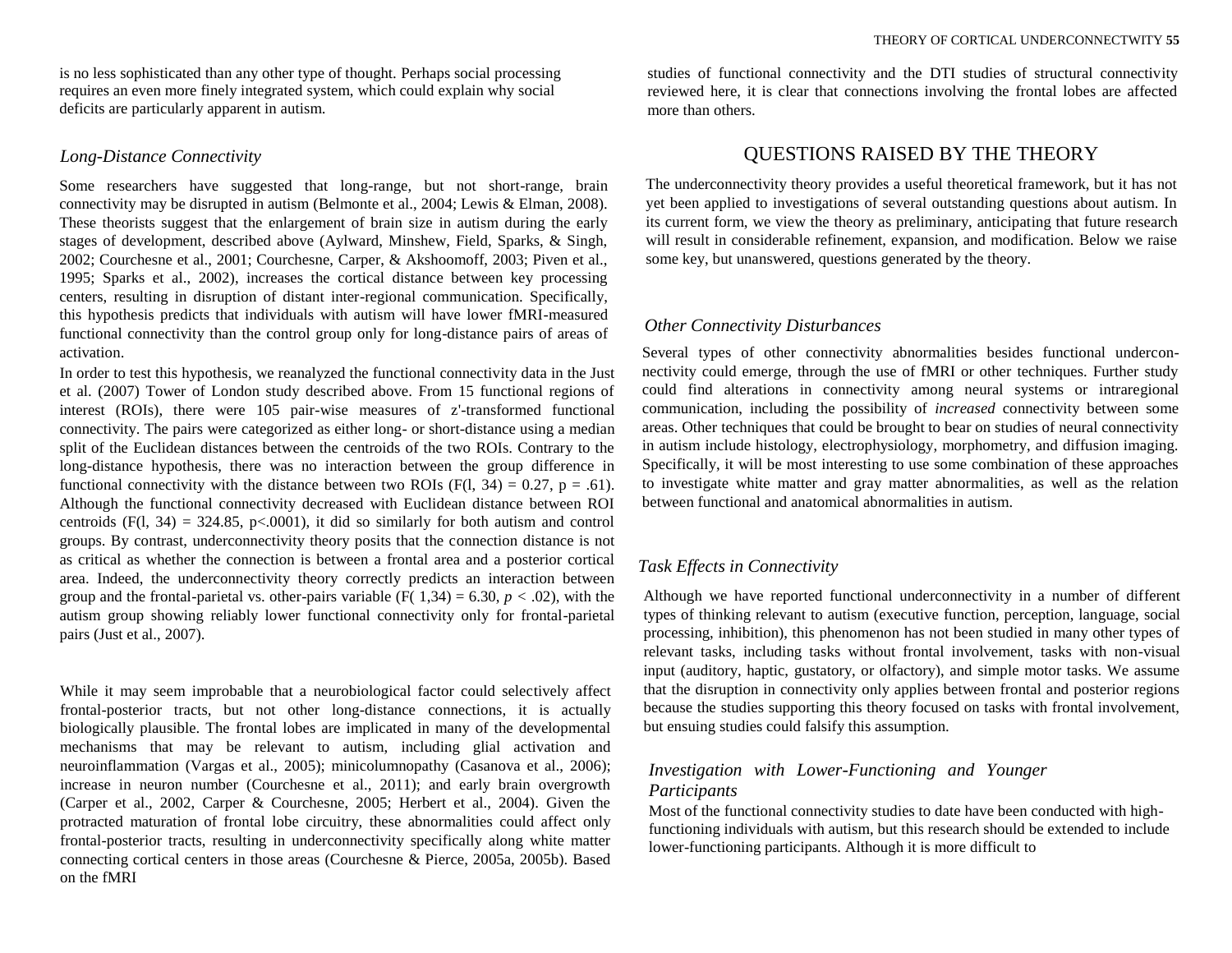acquire imaging data from low-functioning individuals, it should be possible to study this population's resting state functional connectivity, which has been shown to be impaired in high-functioning autism (Cherkassky et al., 2006; Kennedy & Courchesne, 2008; Monk et al, 2009). Another extension might examine younger participants with autism in order to understand the ontology of functional underconnectiviry and the development of white matter that supports cortical connectivity.

# *Relation of Underconnectiuity Theory to Other Clinical Populations*

Comparison of possible cortical communication disturbances across neurological conditions could be informative about the nature of connectivity. For example, Herbert et al. (2004) found several areas of white matter that were larger in autism and also in participants with developmental language delay, compared to controls, although there were some areas affected only in one disorder and not the other. Understanding the patterns of commonalities and specificities in disordered anatomical and functional connectivity may reveal possible branching points in development of different syndromes.

Another disorder that involves disruption of white matter, like autism and developmental language delay, is dyslexia (e.g., Deutsch et al., 2005). Recently, we demonstrated that the white matter abnormalities associated with poor reading skills in children can be improved with training (Keller & Just, 2009b). If white matter is modifiable with behavioral therapies, as this study showed, there is hope that behavioral therapies for autism might also be able to modify a connectivity deficit.

### *Etiology of Underconnectiuity*

Underconnectivity theory does not attempt to account for the pathophysiological origins of autism, although it provides guidance for such a search. Under-connectivity theory could be easily linked to genomics, since it already integrates some of the known pathophysiological and neuropsychological aspects of autism. For instance, one tentative hypothesis proposes that autism is caused by developmental dysregulation of interregional brain connectivity (Geschwind & Levitt, 2007).

# SUMMARY

Underconnectivity theory proposes that autism can be characterized as a neural systems disorder marked by frontal-posterior communication impairments caused by lowered bandwidth. The abnormal flow of information between frontal and posterior areas results in deficits in tasks that require substantial frontal contributions, as well as increased reliance on posterior cortical

regions. This increased dependence on processing in more posterior regions could hamper performance during tasks that necessitate inputs from the frontal cortex, including for higher-level strategies and concepts. The diversity of behavioral symptoms in autism may be due to the wide range of activities that involve substantial frontal participation.

The 4CAPS computational model of autism (Just et al., 2012) provides a sufficiency proof of underconnectivity theory. By recreating the conditions proposed by underconnectiviry theory—that is, lower frontal-posterior bandwidth and more autonomy of posterior cortical centers—the model reproduces several key phenomena observed in fMRI studies of autism using the TOL task, including observed reaction times, fMRI activation, and group and individual differences in functional connectivity. In addition, the model accounts for group differences in a wide variety of tasks across different domains (as shown in Table 3.1).

Although white matter differences form at least part of the biological basis of autism, future studies should search for concomitant or even causal gray matter abnormalities. New imaging technologies can trace white matter tracts in great detail, thereby transforming some of these theoretical considerations into empirical issues. A theory of frontal-posterior underconnectivity in autism provides an initial framework to guide such future research.

# ACKNOWLEDGMENTS

This research was supported by the Autism Centers of Excellence Grant HD055748 from the National Institute of Child Health and Human Development, the National Institute of Mental Health Grant MH029617, and the Office of Naval Research Grant N00014-07-1-0041.

# **NOTE**

1. Corresponding author. Address correspondence to: Marcel Adam Just, Carnegie Mellon University, Department of Psychology, 5000 Forbes Avenue, Pittsburgh, PA 15213, Phone: 412-268-2791, Fax: 412-268-2804, Email: just@cmu.edu.

# **REFERENCES**

Alexander, A. L., Lee, J. E., Lazar, M., Boudos, R., DuBray, M. B., Oakes, T. R.,... Lainhart, J. E. (2007). Diffusion tensor imaging of the corpus callosum in autism. *Neurolmage, 34,* 61-73.

Asperger, H. (1944). Autistic psychopathy in childhood. Translated in U. Frith (Ed.) (1991), *Autism and Asperger s syndrome* (pp. 37-92). Cambridge: Cambridge University Press.

Assaf, M., Jagannathan, K., Calhoun, V. D., Miller, L., Stevens, M. C., Sahl, R.,... Pearlson, G. D. (2010). Abnormal functional connectivity of default mode sub networks in autism spectrum disorder patients. *Neurolmage, 53,* 247-256.

Aylward, E. H., Minshew, N. J., Field, K., Sparks, B. F., & Singh, N. (2002). Effects of age on brain volume and head circumference in autism. *Neurology, 59,* 175-183.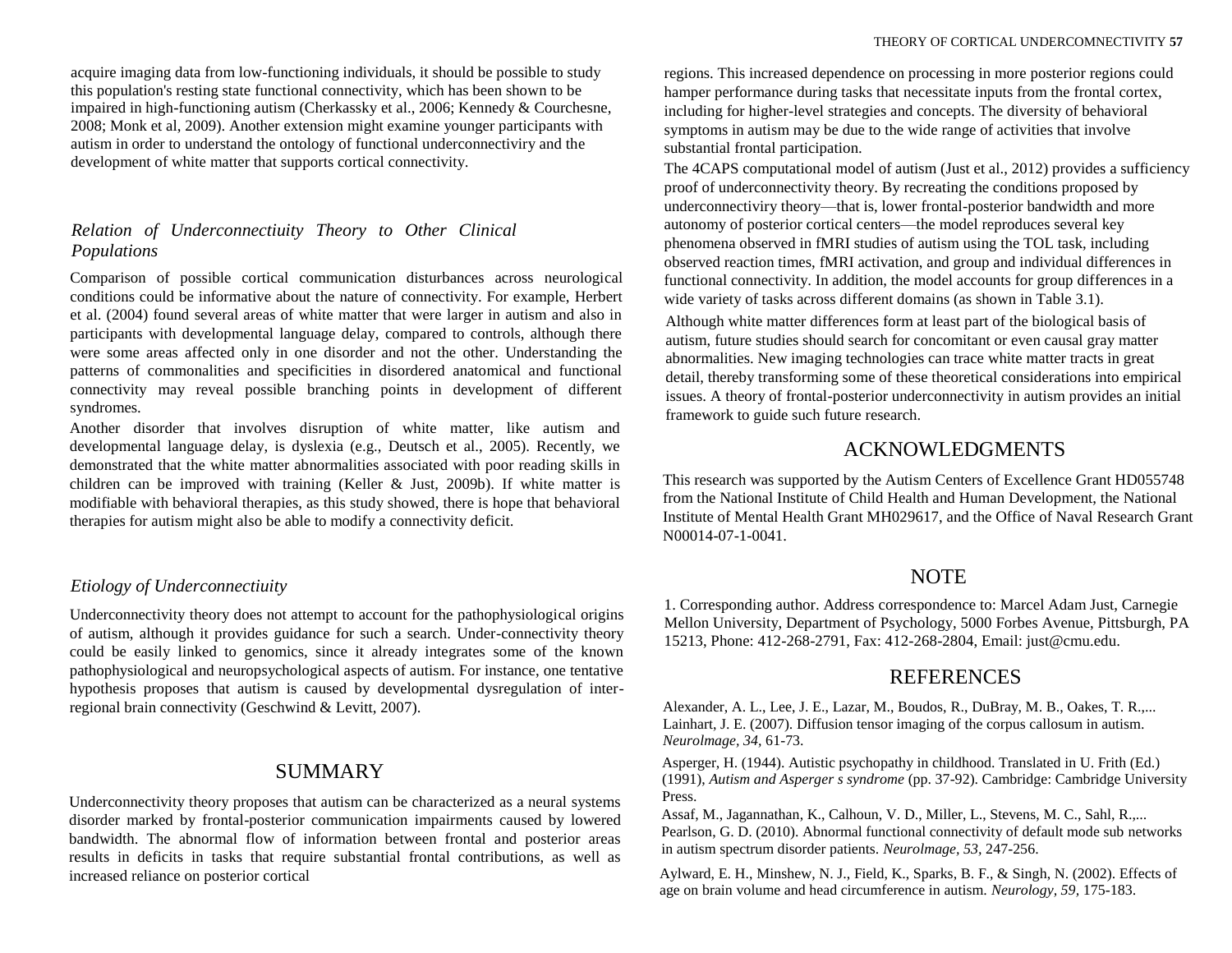Bailey, A., Luthert, P., Dean, A., Harding, B., Janota, I., Montgomery M.,... Lantos, P. (1998). A clinicopathological study of autism. *Brain, 121,* 101-117.

Barnea-Goraly, N., Kwon, H., Menon, V., Eliez, S., Lotspeich, L., & Reiss, A. L. (2004). White matter structure in autism: Preliminary evidence from diffusion tensor imaging. *Biological Psychiatry,* 55, 323-326.

Baron-Cohen, S. (1989). Are autistic children "behaviourists"? *Journal of Autism and Developmental Disorders, 19,* 579-600. Baron-Cohen, S. (1995). *Mindblindness: An essay on autism and theory of mind.* Cambridge, MA: MIT Press. Baslow, M. H. (2003). Nacetylaspartate in the vertebrate brain: Metabolism and function. *Neurochemical Research, 28,* 941-953.

Belmonte, M. K., Allen, G., Beckel-Mitchener, A., Boulanger, L. M., Carper, R. A., & Webb, S. J. (2004). Autism and abnormal development of brain connectivity. *Journal ofNeuroscience, 24,* 9228-9231.

Ben Bashat, D., Kronfeld-Duenias, V., Zachor, D. A., Ekstein, P. M., Hendler, T., Tarrasch, R.,... Ben Sira, L. (2007). Accelerated maturation of white matter in young children with autism: A high B value DWI study. *Neurolmage, 37,* 40^47.

Carlsson M. L. (1998). Hypothesis: Is infantile autism a hypoglutamatergic disorder? Relevance of glutamate - serotonin interactions for pharmacotherapy. *Journal of Neural Transmission, 105,* 525-535.

Carper, R. A., & Courchesne, E. (2005). Localized enlargement of the frontal cortex in early autism. *Biological Psychiatry, 57,* 126-133. Carper, R. A., Moses, P., Tigue, Z. D., & Courchesne, E. (2002). Cerebral lobes in autism: Early hyperplasia and abnormal age effects. *Neurolmage, 16,* 1038-1051.

Casanova, M. F., van Kooten, I. A., Switala, A. E., van Engeland, H., Heinsen, H., Steinbusch, H. W.,... Schmitz, C. (2006). Minicolumnar abnormalities in autism. *Acta Neuropathologica, 112,* 287-303.

Castelli, F., Frith, C., Happe, F., & Frith, U. (2002). Autism, Asperger syndrome and brain mechanisms for the attribution of mental states to animated shapes. *Brain,125,* 1839-1849.

Cherkassky, V. L., Kana, R. K., Keller, T. A., & Just, M. A. (2006). Functional connectivity in a baseline resting-state network in autism. *NeuroReport, 17,* 1687-1690.

Chung, M. K., Dalton, K. M., Alexander, A. L., & Davidson, R. J. (2004). Less white matter concentration in autism: 2D voxel-based morphometry. *Neurolmage, 23,* 242-251.

Coben, R., Clarke, A. R., Hudspeth, W., & Barry, R. J. (2008). EEG power and coherence in autistic spectrum disorder. *Clininical Neurophysiology, 119,* 1002-1009. Courchesne, E., Campbell, K., & Solso, S. (2011). Brain growth across the life span in autism: Age-specific changes in anatomical pathology. *Brain Research, 1380,*138-145.

Courchesne, E., Carper, R., & Akshoomoff, N. (2003). Evidence of brain overgrowth in the first year of life in autism. *Journal of the American Medical Association, 290,* 337-344.

Courchesne, E., Karns, C. M., Davis, H. R., Ziccardi, R., Carper, R. A., Tigue, Z. D.,... Courchesne, R. Y. (2001). Unusual brain growth patterns in early life in patients with autistic disorder: An MRI study. *Neurology, 57,* 245-254.

Courchesne, E., & Pierce, K. (2005a). Why the frontal cortex in autism might be talking only to itself: Local over-connectivity but long-distance disconnection. *Current Opinion in Neurobiology, 15,* 225-230.

Courchesne, E., & Pierce, K. (2005b). Brain overgrowth in autism during a critical time in development: Implications for frontal pyramidal neuron and interneuron development and connectivity. *International Journal of Developmental Neuroscience, 23,*153-170.

Courchesne, E., Redcay, E., & Kennedy, D. P. (2004). The autistic brain: Birth through adulthood. *Current Opinion in Neurology, 17,* 489-496.

Courchesne, E., Redcay, E., Morgan, J. T., & Kennedy, D. P. (2005). Autism at the beginning: Microstructural and growth abnormalities underlying the cognitive and behavioral phenotype of autism. *Developmental Psychopathology, 17,* 577-597.

Coyle, J. T., Leski, M. L., & Morrison, J. H. (2002). The diverse roles of L-glutamic acid in brain signal transduction. In K. L. Davis, D. Charney, J. T. Coyle., C. Nemeroff (Eds.), *Neuropsychopharmacology: The fifth generation of progress* (pp. 71-79). Philadelphia: Lippincott, Williams, andWilkins.

Damarla, S. R., Keller, T. A., Kana, R. K. Cherkassky, V. L. Williams, D. L., Minshew, N. J., & Just, M. A. (2010). Cortical underconnectivity coupled with preserved visuospatial cognition in autism: Evidence from an fMRI study of an embedded figures task. *Autism Research, 5,* 273-279.

Dawson, G., Webb, S., Schellenberg, G. D., Dager, S., Friedman, S., Aylward, E., & Richards, T. (2002). Defining the broader phonotype of autism: Genetic, brain, and behavioral perspectives. *Developmental Psychopathology, 14,* 581-611.

Deutsch, G. K., Dougherty, R. F., Bammer, R., Siok, W. T., Gabrieli, J. D. E., & Wandell, B. (2005). Children's reading performance is correlated with white matter structure measured by diffusion tensor imaging. *Cortex, 41,* 354-363.

Fall, K. (2003). A delay-tolerant network architecture for challenged internets. *Intel Research Technical Report* (IRB-TR-03-003), Intel Corporation.

Fletcher, P. T., Whitaker, R. T., Tao, R., DuBray, M. B., Froehlich, A., Ravichandran, C.,... Lainhart, J. E. (2010). Microstructural connectivity of the arcuate fasciculus in adolescents with high-functioning autism. *Neurolmage, 51,* 1117-1125.

Friedman, S. D., Shaw, D. W., Artru, A. A., Richards, T. L., Gardner, J., Dawson, G.,... Dager, S. R. (2003). Regional brain chemical alterations in young children with autism spectrum disorder. *Neurology, 60,* 100-107.

Frith, U. (1989). *Autism: Explaining the enigma.* Oxford, UK: Blackwell. Geschwind, D. H., & Levitt, P. (2007). Autism spectrum disorders: Developmental disconnection syndromes. *Current Opinion in Neurobiology, 17,* 103-111.

Giedd, J. N., Blumenthal, J., Jeffries, N. O., Castellanos, F. X., Liu, H., Zijdenbos, A.,... Rapoport, J. L. (1999). Brain development during childhood and adolescence: A longitudinal MRI study. *Nature Neuroscience, 2,* 861-863.

Happe, F. G. E. (1995). The role of age and verbal ability in the Theory of Mind task performance of subjects with autism. *Child Development, 66,* 843-855.

Hardan, A. Y., Minshew, N. J., & Keshavan, M. S. (2000). Corpus callosum size in autism. *Neurology, 55,* 1033-1036.

Hartline, D. K., & Colman, D. R. (2007). Rapid conduction and the evolution of giant axons and myelinated fibers. *Current Biology, 17,* R29-R35.

Herbert, M. R., Ziegler, D. A., Makris, N., Bakardjiev, A., Hodgson, J., Adrien, K. T.,... Caviness, V. S., Jr. (2003). Larger brain and white matter volumes in children with developmental language disorder. *Developmental Science, 6,* F11-F22.

Herbert, M. R., Ziegler, D. A., Makris, N., Filipek, P. A., Kemper, T. L., Normandin, J. J.,... Caviness, V. S., Jr. (2004). Localization of white matter volume increase in autism and developmental language disorder. *Annals of Neurology, 55,* 530-540.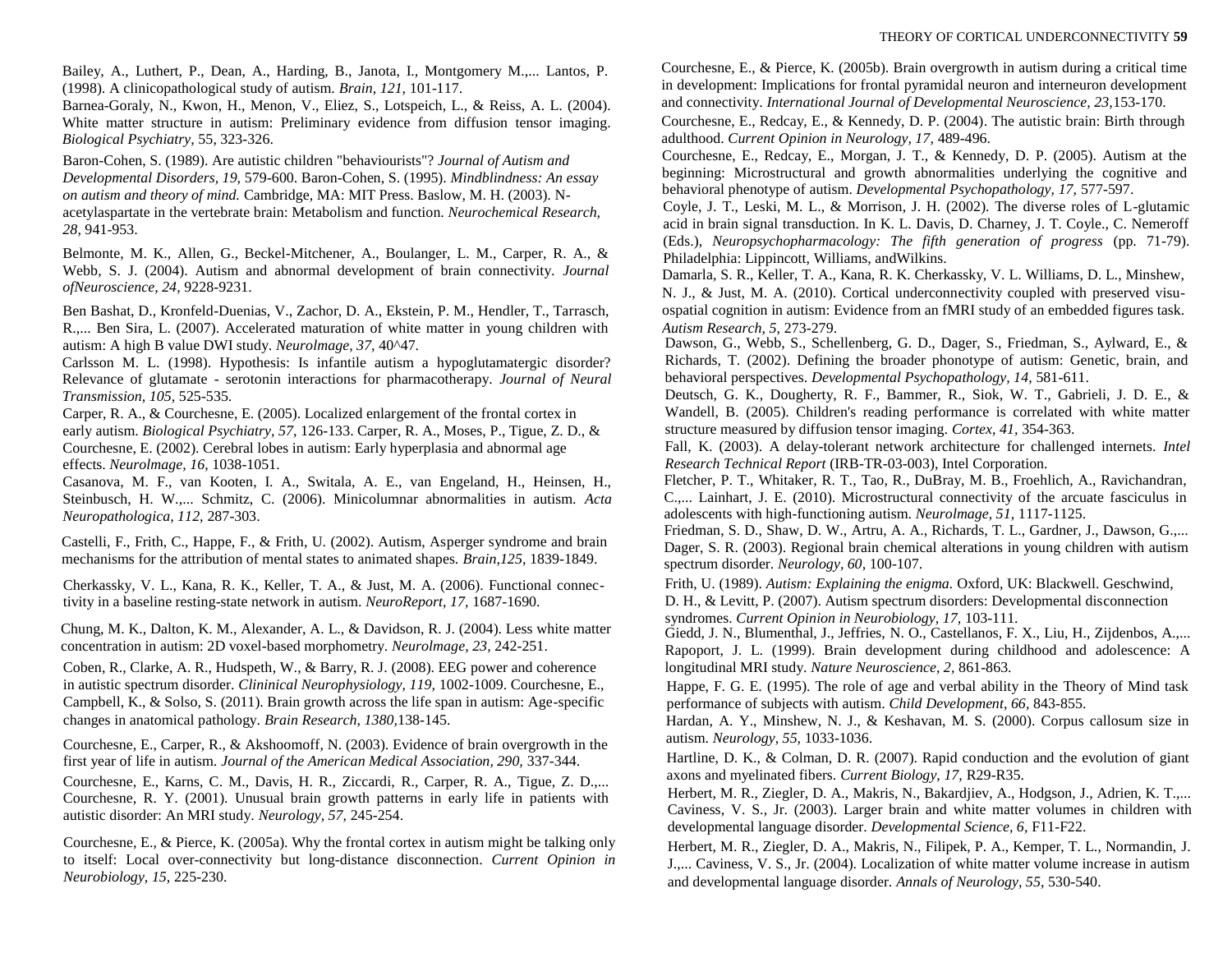Hisaoka, S., Harada, M., Nishitani, H., & Mori, K. (2001). Regional magnetic resonance spectroscopy of the brain in autistic individuals. *Neuroradiology, 43,* 496-498. Hughes, C., Russell, J., & Robbins, T. W. (1994). Evidence for executive dysfunction in autism. *Neuropsychologia, 32,* 477-492.

Jancke, L., Preis, S., & Steinmetz, H. (1999). The relation between forebrain volume and midsagittal size of the corpus callosum in children. *NeuroReport, 10,* 2981-2985. Jancke, L., Staiger, J. F., Schlaug, G., Huang, Y., & Steinmetz, H. (1997). The relationship between corpus callosum size and forebrain volume. *Cerebral Cortex, 7,* 48-56.

Jones, T. B., Bandettini, P. A., Kenworthy, L., Case, L. K., Milleville, S. C., Martin, A., & Birn, R. M. (2010). Sources of group differences in functional connectivity: An investigation applied to autism spectrum disorder. *Neurolmage, 49,* 401-414.

Just, M. A., Cherkassky, V. L., Keller, T. A., Kana, R. K., & Minshew, N. J. (2007). Functional and anatomical cortical underconnectivity in autism: Evidence from an FMRI study of an executive function task and corpus callosum morphometry. *Cerebral Cortex,* 17,951-961.

Just, M. A., Cherkassky, V. L., Keller, T. A., & Minshew, N. J. (2004). Cortical activation and synchronization during sentence comprehension in high-functioning autism: Evidence of underconnectivity. *Brain, 127,* 1811-1821.

Just, M. A., Keller, T. A., Malave, V. L., Kana, R. K., & Varma, S. (2012). Autism as a neural systems disorder: A theory of frontal-posterior underconnectivity. *^euro-science and Biobehavioral Reviews, 36,* 1292-1313.

Just, M. A., & Varma, S. (2007). The organization of thinking: What functional brain imaging reveals about the neuroarchitecture of complex cognition. *Cognitive, Affective, and Behavioral Neuroscience, 7,* 153-191.

Kana, R. K., Keller, T. A., Cherkassky, V. L., Minshew, N. J., & Just, M. A. (2006). Sentence comprehension in autism: Thinking in pictures with decreased functional connectivity. *Brain, 129,* 2484-2493.

Kana, R. K., Keller, T. A., Cherkassky, V. L., Minshew, N. J., & Just, M. A. (2009). Atypical frontal-posterior synchronization of Theory of Mind regions in autism during mental state attribution. *Social Neuroscience, 4,*135-152.

Kana, R. K., Keller, T. A., Minshew, N. J., & Just, M. A. (2007). Inhibitory control in highfunctioning autism: Decreased activation and underconnectivity in inhibition networks. *Biological Psychiatry, 62,* 198-206.

Kanner, L. (1943). Autistic disturbances of affective contact. *Nervous Child, 2,* 217-250.

Keller, T. A., & Just, M. A. (2009a). Reduced fractional anisotropy and increased radial diffusivity in high-functioning autism: A large-sample whole-brain diffusion tensor imaging study. Poster presented at 15th Annual Meeting of the Organization for Human Brain Mapping, San Francisco, CA, June 2009.

Keller, T. A., & Just, M. A. (2009b). Altering cortical connectivity: Remediationinduced changes in the white matter of poor readers. *Neuron, 64,* 624-631. Keller, T. A., Kana, R. K., & Just, M. A. (2007). A developmental study of the structural integrity of white matter in autism. *NeuroReport, 18,* 23-27. Kennedy, D. P., & Courchesne, E. (2008). The intrinsic functional organization of the brain is altered in autism. *Neurolmage, 39,*1877-1885.

Knaus, T. A., Silver, A. M., Kennedy, M., Lindgren, K. A., Dominick, K. C., Siegel, J., & Tager-Flusberg, H. (2010). Language laterality in autism spectrum disorder and typical controls: A functional, volumetric, and diffusion tensor MRI study. *Brain and Language, 112,* 113-120.

Koshino, H., Carpenter, P. A., Minshew, N. J., Cherkassky, V. L., Keller, T. A., & Just, M. A. (2005). Functional connectivity in an fMRI working memory task in highfunctioning autism. *Neurolmage, 24,* 810-821. Koshino, H., Kana, R. K., Keller, T. A., Cherkassky, V. L., Minshew, N. J., & Just.

M. A. (2008). fMRI investigation of working memory for faces in autism: Visual coding and underconnectivity with frontal areas. *Cerebral Cortex, 18,* 289-300.

Lee, J. E., Bigler, E. D., Alexander, A. L., Lazar, M., DuBray, M. B., Chung, M. K.,... Lainhart, J. E. (2007). Diffusion tensor imaging of white matter in the superior temporal gyrus and temporal stem in autism. *Neuroscience Letters, 424,* 127-132.

Levitt, J. G., O'Neill, J., McCracken, J. T., Guthrie, D., Toga, A. W., & Alger, J. R. (2003). Proton magnetic resonance spectroscopic imaging in childhood autism. *Biological Psychiatry, 54,* 1355-1366.

Lewis, J. D., & Elman, J. L. (2008). Growth-related neural reorganization and the autism phenotype: A test of the hypothesis that altered brain growth leads to altered connectivity. *Developmental Science, 11,*135-155.

Manes, F., Piven, J., Vrancic, D., Nanclares, V., Plebst, C., & Starkstein, S. E. (1999). An MRI study of the corpus callosum and cerebellum in mentally retarded autistic individuals. *Journal of Neuropsychiatry and Clinical Neuroscience, 11,* 470-474.

Mason, R. A., Williams, D. L., Kana, R. K., Minshew, N. J., & Just, M. A. (2008). Theory of Mind disruption and recruitment of the right hemisphere during narrative comprehension in autism. *Neuropsychologia, 46,* 269-280.

Minshew, N. J., & Goldstein, G. (1998). Autism as a disorder of complex information processing. *Mental Retardation and Developmental Disabilities Research Reviews, 4,*  129-136.

Minshew, N. J., Goldstein, G., & Siegel, D. J. (1997). Neuropsychologic functioning in autism: Profile of a complex information processing disorder. *Journal of the International Neuropsychological Society, 3,* 303-316.

Mizuno, A., Liu, Y., Williams, D. L., Keller, T. A., Minshew, N. J., & Just, M. A. (2011). The neural basis of deictic shifting in linguistic perspective-taking in highfunctioning autism. *Brain, 134,* 2422-2435.

Mizuno, A., Villalobos, M. E., Davies, M. M., Dahl, B. C., & Muller, R. A. (2006). Partially enhanced thalamocortical functional connectivity in autism. *Brain Research, 1104,* 160-174.

Monk, C. S., Peltier, S. J., Wiggins, J. L., Weng, S. J., Carrasco, M., Risi, S., & Lord, C. (2009). Abnormalities of intrinsic functional connectivity in autism spectrum disorders. *Neurolmage, 47,* 764-772.

Mottron, L., Dawson, M., Soulieres, I., Hubert, B., & Burack, J. A. (2006). Enhanced perceptual functioning in autism: An update, and eight principles of autistic perception. *Journal of Autism and Developmental Disorders, 36,* 27-43.

Mundy, P., Sigman, M., & Kasari, C. (1994). Joint attention, developmental level, and symptom presentation in children with autism. *Development and Psychopathology, 6,* 389-401.

Mundy, P., Sullivan, L., & Mastergeorge, A. M. (2009). A parallel and distributedprocessing model of joint attention, social cognition, and autism. *Autism Research, 2,*  2-21.

Murias, M., Webb, S. J., Greenson, J., & Dawson, G. (2007). Resting state cortical connectivity reflected in EEG coherence in individuals with autism. *Biological Psychiatry, 62,* 270-273.